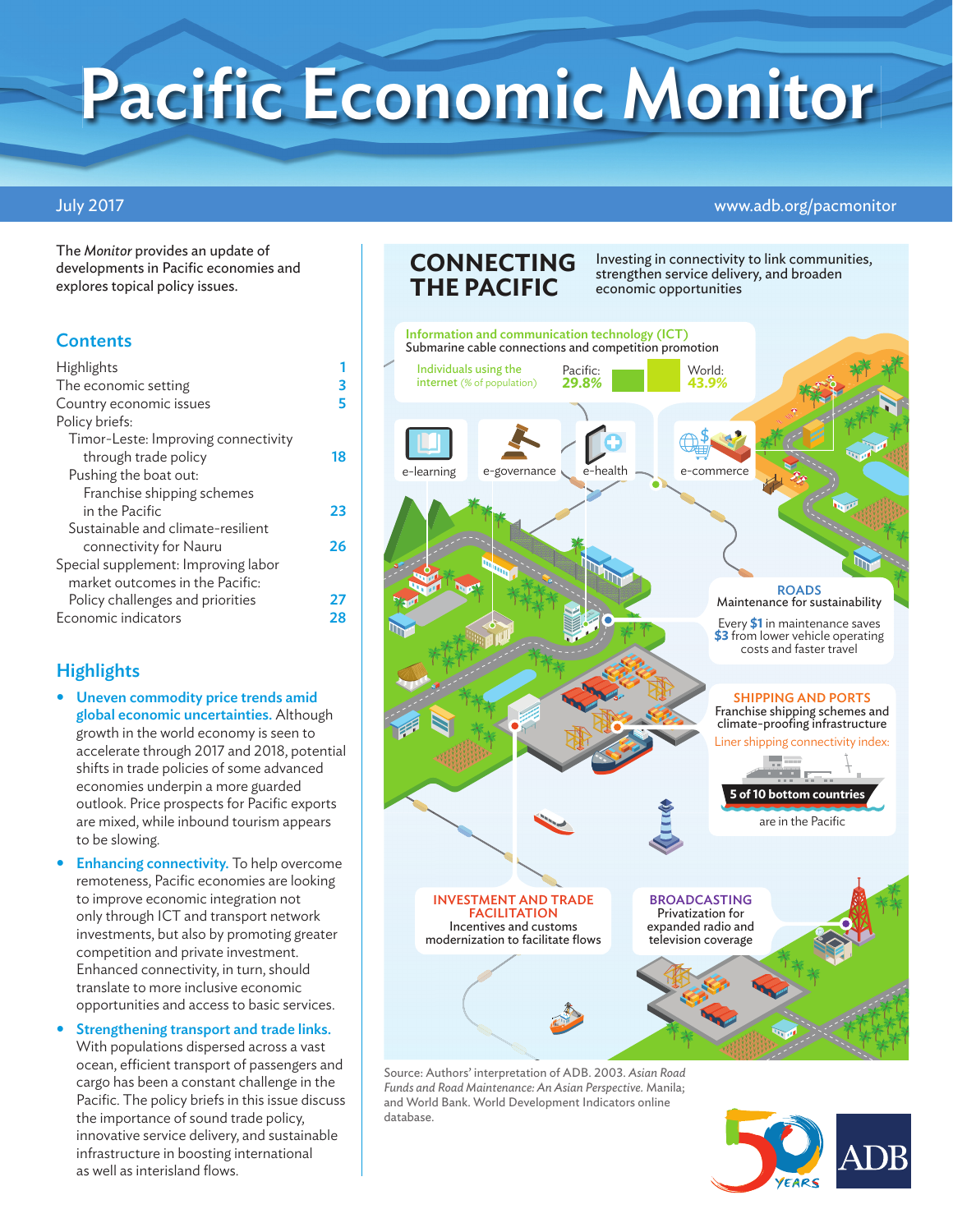#### 2-**Highlights**

#### (<del>i</del>) (cc

#### Creative Commons Attribution 3.0 IGO license (CC BY 3.0 IGO)

© 2017 ADB. The CC license does not apply to non-ADB copyright materials in this publication. Some rights reserved. Published in 2017. Printed in the Philippines. ISBN 978-92-9257-889-3 (Print), 978-92-9257-890-9 (e-ISBN)

ISSN 2521-6066 (Print), 2521-6074 (e-ISSN) Publication Stock No. TCS178924-2 DOI: http://dx.doi.org/10.22617/TCS178924-2

#### Cataloging-In-Publication Data

#### Asian Development Bank

Pacific Economic Monitor, July 2017. Mandaluyong City, Philippines: Asian Development Bank, 2017.

This edition of the *Monitor* was prepared by Yurendra Basnett, Ananya Basu, Robert Boumphrey, Prince Cruz, Noel Del Castillo, David Freedman, Malie Lototele, Rommel Rabanal, Shiu Raj Singh, Cara Tinio, and Laisiasa Tora of the Pacific Department. Publishing production assistance was provided by Cecil Caparas.

The views expressed in this publication are those of the authors and do not necessarily reflect the views and policies of the Asian Development Bank (ADB) or its Board of Governors or the governments they represent.

ADB does not guarantee the accuracy of the data included in this publication and accepts no responsibility for any consequence of their use.

By making any designation of or reference to a particular territory or geographic area, or by using the term "country" in this document, ADB does not intend to make any judgments as to the legal or other status of any territory or area.

This work is available under the Creative Commons Attribution 3.0 IGO license (CC BY 3.0 IGO) https://creativecommons.org/ licenses/by/3.0/igo/. This CC license does not apply to non-ADB copyright materials in this publication. If the material is attributed to another source, please contact the copyright owner or publisher of that source for permission to reproduce it. ADB cannot be held liable for any claims that arise as a result of your use of the material.

ADB recognizes "East Timor" as Timor-Leste and "Vietnam" as Viet Nam.

**Printed on recycled paper** 

#### Abbreviations

| A\$          | Australian dollar                        |
|--------------|------------------------------------------|
| ADB          | Asian Development Bank                   |
| <b>ASEAN</b> | Association of Southeast Asian Nations   |
| <b>DTIS</b>  | Diagnostic Trade Integration Study       |
| F\$          | Fiji dollar                              |
| <b>FSM</b>   | Federated States of Micronesia           |
| FSS          | franchise shipping scheme                |
| FY.          | fiscal year                              |
| GDP          | gross domestic product                   |
| GSP          | generalized system of preferences        |
| ICT          | information and communication technology |
| <b>LDC</b>   | least developed country                  |
| <b>lhs</b>   | left-hand scale                          |
| m.a.         | moving average                           |
| NZ\$         | New Zealand dollar                       |
| <b>PBC</b>   | performance-based contract               |
| <b>PNG</b>   | Papua New Guinea                         |
| <b>PRC</b>   | People's Republic of China               |
| rhs          | right-hand scale                         |
| RMI          | Republic of the Marshall Islands         |
| <b>SOE</b>   | state-owned enterprise                   |
| US.          | United States                            |
| <b>WTO</b>   | World Trade Organization                 |
| $y$ -o-y     | year-on-year                             |

#### GDP growth



Inflation

#### Asian Development Bank projections



Change in consumer price index (%, annual average)

FSM = Federated States of Micronesia, GDP = gross domestic product, p = projection, RMI = Republic of the Marshall Islands.

Notes: Projections are as of July 2017 and refer to fiscal years. Regional averages of GDP growth and inflation are computed using weights derived from levels of gross national income in current US dollars following the World Bank Atlas method. Averages for Pacific islands exclude Papua New Guinea and Timor-Leste. Timor-Leste's GDP is exclusive of the offshore petroleum industry.

Source: ADB estimates.

#### **Notes**

This *Monitor* uses year-on-year (y-o-y) percentage changes to reduce the impact of seasonality, and 3-month moving averages (m.a.) to reduce the impact of volatility in monthly data.

Fiscal years end on 30 June for the Cook Islands, Nauru, Samoa, and Tonga; 31 July for Fiji (starting 2017); 30 September in the Republic of the Marshall Islands, the Federated States of Micronesia, and Palau; and 31 December elsewhere.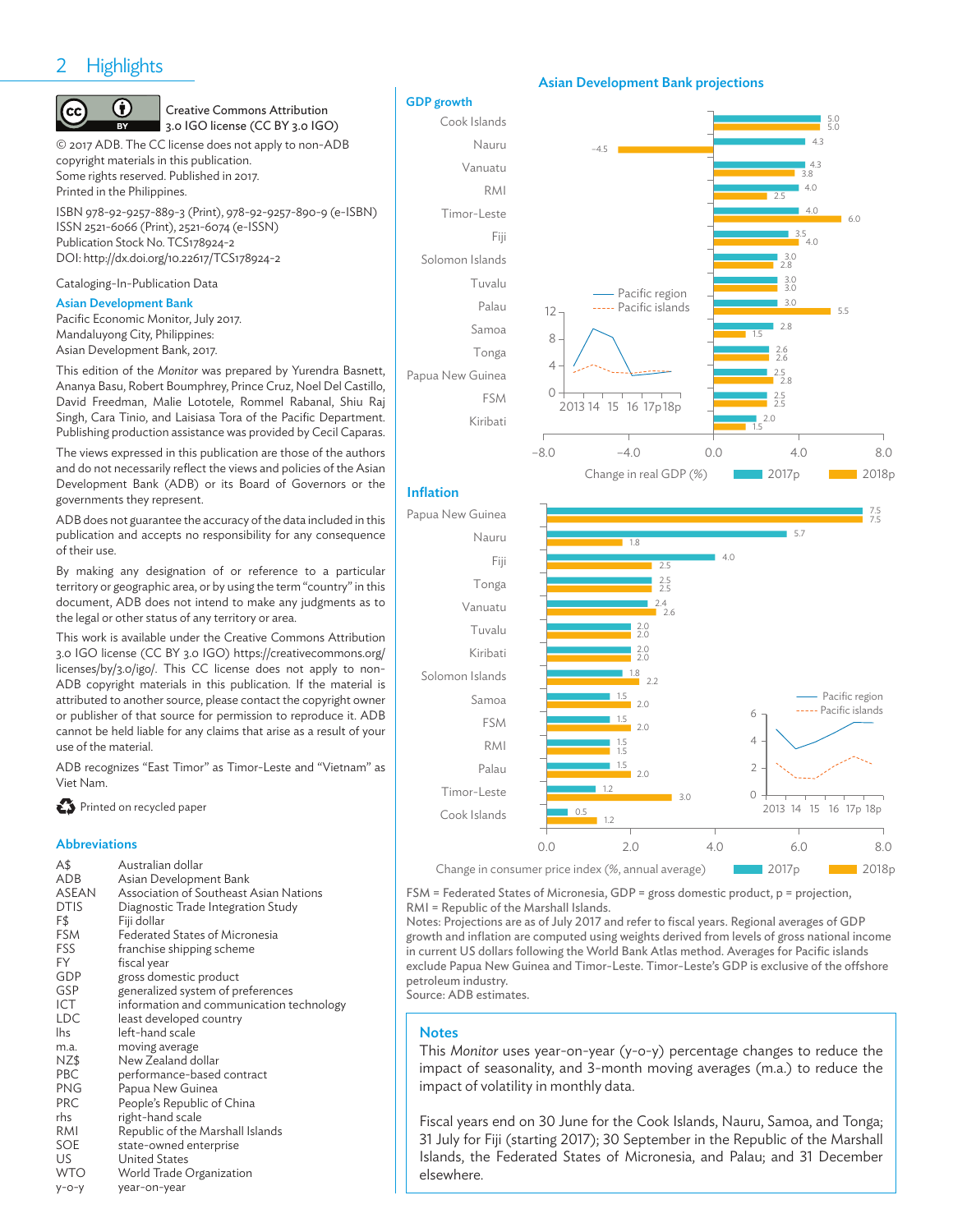# International and regional developments

#### Stable growth but guarded prospects amid global uncertainties

- Stronger global demand in the second half of 2016 offset sluggish growth in the first half, causing a marginal slowdown of annual growth to 3.1% in 2016 from 3.4% in 2015. The upswing in the second half of 2016 led to advances in manufacturing and trade as well as strengthening of commodity prices. World output is projected to grow by 3.5% in 2017 and 3.6% in 2018. However, the shift to more inward-looking policies among some major economies—which may disrupt global trade—and uncertainties in United States (US) policy can pose serious risks to short- and medium-term global prospects.
- Growth in Developing Asia reflected the performance of the global economy in 2016, slowing to 5.8% in 2016 from 6.0% the previous year. The continued rebalancing in the People's Republic of China (PRC) moderated regional growth. However, recovery in the industrial economies, combined with the healthy and solid growth in other developing economies in the region, is expected to mitigate regional growth slowdown in the near future. The regional economy is expected to expand by 5.9% in 2017 and 5.8% in 2018.
- Meanwhile, growth in the Pacific subregion dropped to 2.6% in 2016 from 8.3% in 2015, driven by the slowdown in Papua New Guinea, the largest economy among ADB's 14 Pacific developing members. Faster expansion in the South Pacific and small island economies was insufficient to offset the shortfall. Some recovery in the Pacific's larger economies is expected to push regional growth to 2.9% in 2017 and 3.3% in 2018.
- The US economy strengthened significantly in the second half of 2016 as firms became more confident about future demand and the end of the inventory cycle. Growth is projected to accelerate from 1.6% in 2016 to 2.4% in both 2017 and 2018, supported by the recovery in consumer confidence and in the manufacturing sector. The decline in the unemployment rate to 4.4% in April 2017 is expected to translate to higher household demand, which may sustain the recovery of global trade.
- Growth in the PRC decelerated moderately from 6.9% in 2015 to 6.7% in 2016. The increasing dependence on consumption to drive growth indicates continued rebalancing of the economy and further shift of economic activity from industry to services. As growth is becoming more reliant on internal demand and less on exports, it is expected to remain at 6.7% in 2017 before slowing further to 6.4% in 2018. The PRC's declining demand for raw materials such as iron ore, copper, and coal will have an adverse impact on commodity exporters. On the other hand, countries exporting consumer goods to the PRC, as well as destinations for fast-growing Chinese tourism, may benefit greatly from the rebalancing.
- Japan's economy expanded by 0.5% in the first quarter of 2017. This was the fifth consecutive quarter of growth, the longest run in more than a decade. A weak yen fueled strong exports, although consumer spending remains tepid and deflation is still a major hurdle despite years of expansionary monetary policy. While short-term economic projections are optimistic, achieving the 1% growth projected for 2017 depends heavily on external factors. For instance, the possible weakening of the US dollar due to policy uncertainties will reduce the competitiveness of Japanese exports.
- The Australian economy recovered quickly from a contraction in the third quarter of 2016, to post full-year growth of 2.4%. Strong household consumption as well as favorable commodity price movements supported the expansion. Australia's growth is expected to rise to 2.5% in 2017 and reach 2.8% in 2018, with increasing contributions from domestic demand as the

#### GDP Growth (%, annual)



DMC = developing member country, GDP = gross domestic product, p = projection, PRC = People's Republic of China. Notes: Developing Asia and Pacific DMCs as defined by ADB. Figures are based on ADB estimates except for World GDP growth.

Sources: ADB. 2017. *Asian Development Outlook 2017 Supplement (July 2017)*. Manila; IMF. 2017. *World Economic Outlook April 2017: Gaining Momentum?* Washington.

#### GDP Growth in Developing Asia (%, annual)



GDP = gross domestic product, p = projection. Source: ADB. 2017. *Asian Development Outlook 2017 Supplement (July 2017)*. Manila.

#### Prices of Import Commodities (2012 = 100, annual)





Source: ADB calculations using data from World Bank Commodity Price Data (Pink Sheets).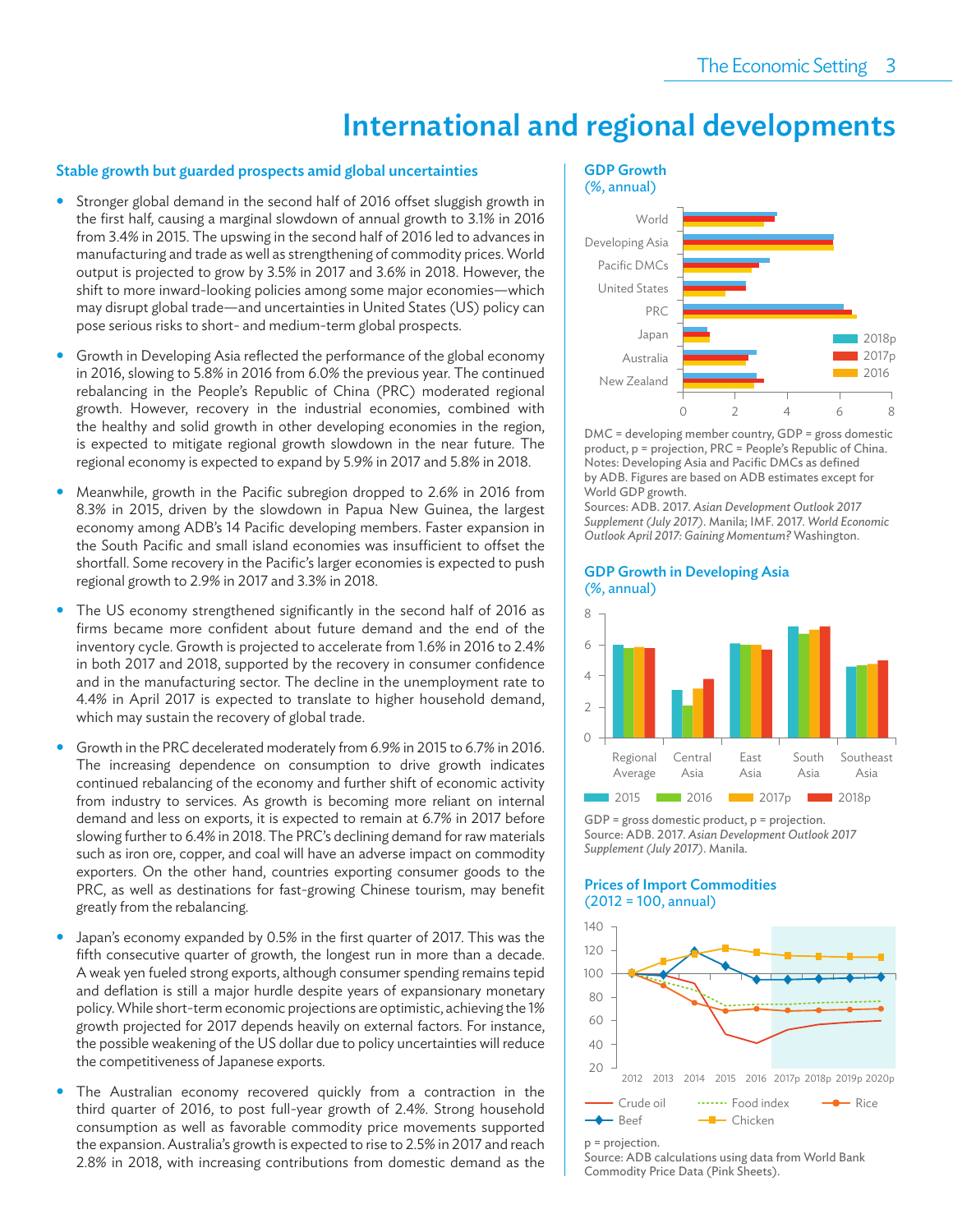# International and regional developments





#### **Tourist Departures to Pacific Destinations** (monthly)



Sources: Australian Bureau of Statistics and Statistics New Zealand.

#### **Tourist Departures to Pacific Destinations** ('000, January–April totals)



Sources: Australian Bureau of Statistics and Statistics New Zealand.

Lead authors: Noel Del Castillo and Rommel Rabanal.

economy shifts from a resource investment boom to broader-based growth. Even with the rebalancing of the economy, rising commodity prices and nonmining business investment will support the momentum of economic activity.

 Despite surging immigration, record-low borrowing costs, and a housing boom, New Zealand's economy grew only 2.7%, lower than the 3.4% growth in 2015. The slower expansion was due to the deceleration in manufacturing and decline in primary industry production and exports. On the other hand, higher household spending and services output supported overall growth, but not enough to reach the projection of 2.8%. Economic prospects, however, remain solid, with growth expected at 3.1% in 2017 and 2.8% in 2018.

#### Commodity price outlook has mixed implications for Pacific exports

- Prices for most industrial commodities increased further, while agricultural prices remained steady, in the first quarter of 2017. Crude oil prices are forecast to rise to an annual average of \$55 per barrel, 28.5% higher than last year. Stable agricultural prices augur well for many Pacific developing member countries, which are net importers of food; but the prospective rise in industrial commodities, especially oil, may result in rising domestic prices. However, the impact of global price movements, particularly in oil, on Pacific countries has yet to be felt as inflation slowed down or even fell in many countries.
- Global food prices are expected to remain steady this year given the adequate supplies of most food commodities. Due to good crop conditions, large stocks can reduce the impact of any deficits in production. While the food commodity price index is expected to rise by a moderate 1.2% in 2018, potential risks to the forecast include movements in energy and fertilizer prices, weather patterns, and domestic trade policies supporting local farmers.
- Prospects for key Pacific exports remain mixed. Prices for liquefied natural gas are expected to increase by 6.0% in 2017 and stabilize in the next few years because of higher oil prices, while phosphate prices are projected to decline by 10.8% due to moderating demand coupled with rising exports from the PRC. The price of coffee is expected to remain stable for the next few years. On the other hand, the price of gold may decline by 2.0%, while the price of cocoa is projected to fall by 23.9% this year before recovering and increasing over the next several years.

#### Slow start to 2017 for tourism in the Pacific

- After only modest growth last year, departures from Australia to South Pacific tourist destinations fell by 2.6% (y-o-y) over the first 4 months of 2017. The Cook Islands, Fiji, Samoa, and Tonga each received fewer Australian tourists during this period. Only Vanuatu recorded an increase, reflecting continued recovery from the impacts of runway safety issues that hampered inbound tourism over the first half of last year.
- Further, the New Zealand market—last year's bright spot for Pacific tourism is likewise showing signs of weakness. From double-digit growth in 2016, departures from New Zealand to the South Pacific destinations rose by just 1.6% (y-o-y) over the first 4 months of 2017. The number of New Zealand tourists declined in Fiji and Tonga, and remained unchanged in Samoa. These trends partly reflect base effects and market saturation following large increases recently. In contrast, the Cook Islands sustained strong growth in arrivals, while Vanuatu saw a modest recovery aided by the availability of intermittent charter services. However, regular Air New Zealand flights to Port Vila remain suspended.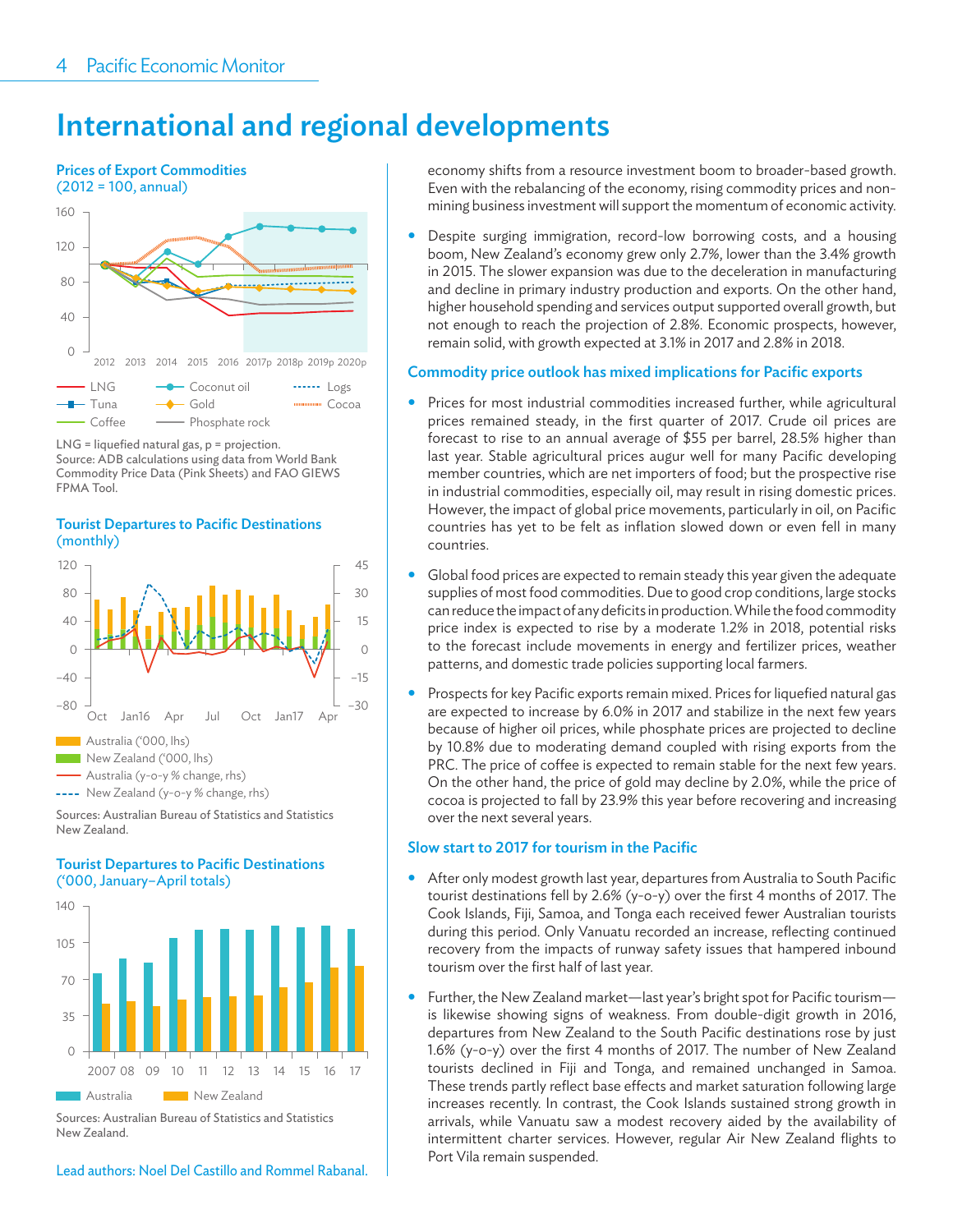*Enhancing connectivity is crucial to the Pacifi c and its people, who constantly contend with the challenges of geographic isolation and remoteness.*  Physical connectivity through air and maritime links brings people, goods, and services to and from the Pacific while digital connectivity through information and communication technology (ICT) integrates the region with the rest of the world. This section tackles Pacific developing member countries' efforts to enhance connectivity by expanding internet and other ICT connections, improving and maintaining transport networks, and strengthening investment facilitation. Ultimately, the goal of connectivity is to link Pacific peoples with each other, and enable them to access *goods and important social services, as well as economic opportunities, locally and globally.* 

*"Enhancing connectivity" was also one of the themes of the recently concluded 2017 Pacifi c Update Conference. Developments in ICT connectivity, and eff orts to improve trade through e-commerce and maritime trade, were discussed. Sessions also examined the role of regional cooperation in*  improving connectivity. Other themes of the conference were "Promoting a blue-green economy" and "Creating accessible jobs." The 2017 Pacific Update Conference was organized and sponsored by ADB, the Australian National University, and the University of the South Pacific.

Presentations from the conference can be found here: http://www.econ.fbe.usp.ac.fj/index.php?id=20862 For further information: https://devpolicy.crawford.anu.edu.au/png-and-pacific-updates/pacific-update

# Expanding broadband connectivity in Cook Islands and Tonga

#### Lead authors: Malie Lototele and Laisiasa Tora.

It is estimated that 75% of Pacific island countries, territories, and *states will be connected to submarine cables in the next 2–3 years.*  Past experience suggests that a submarine cable connection, when *complemented by the right policies, could significantly increase internet capacity while also reducing costs to provide the service. This would facilitate economic integration not just for countries, but also for far*flung and isolated communities within countries that would be difficult *to access by other means.*

Cook Islands. The World Bank estimates that every 10.0% increase in broadband penetration in low- and middle-income countries accelerates economic growth by 1.4%. Such impacts result from the harnessing of information and communication technology (ICT) for improved public service delivery; reduced transaction costs for business, government, and households; and new, ICT-enabled business opportunities.

Bluesky Cook Islands, which is 40% government-owned, is the sole telecommunications service provider in the Cook Islands. Bluesky provides 100% geographic coverage in telecommunications services, with 83% of the population having access to 3G services. In an effort to reduce communication costs, Bluesky commenced the use of medium Earth orbit satellite (O3b) service in 2014. A 1,250-megabyte prepaid package costs NZ\$50 and a postpaid package for 100 gigabytes' worth of data costs NZ\$699 per month. There is no unlimited data plan available. Uptake has been rapid, although capacity remains constrained and service is prone to weather disruptions.

Cook Islanders will soon be able to more easily access affordable telecommunications services, especially high-speed internet, once the ADB-supported submarine internet cable project has been completed. The \$25 million joint ADB and New Zealand Government project will link the islands of Rarotonga and Aitutaki in the Cook Islands, as well as Niue, to Samoa and French Polynesia via a regional submarine internet cable system.

A submarine cable would provide higher capacity and quality broadband internet at much lower cost to Cook Islands, making the internet more accessible and affordable to the broader population. This would help Cook Islanders maintain social cohesion with their relatives residing abroad. Regional integration would also be supported by increasing the frequency and quality of communications among the countries in the region, thus increasing trade in services (tourism and back-office functions) and allowing the region to form a sizable market for digital products and services. It would also strengthen the existing regional public goods and encourage new ones by allowing countries to pool knowledge and human resources available in the Pacific. Project preparation is underway and approval is expected in November 2017.

Tonga. The Kingdom of Tonga consists of 177 islands with a total area of 748 square kilometers (km<sup>2</sup>) divided into four island groups: Tongatapu, Ha'apai, Vava'u, and Niuas. Only 36 of Tonga's islands are inhabited and the total population is estimated at 103,000. Approximately 75% of the population lives in Tongatapu, the main island and location of the capital, Nuku'alofa. The entire country is considered remote from most markets and is approximately 1,000 kilometers (km) from Fiji and over 4,000 km from New Zealand.

In August 2011, ADB approved a \$9.7 million grant for the Tonga– Fiji Submarine Cable Project, an 827 km submarine fiber-optic communication cable system linking Tonga through Fiji. The laying of the cable, which provides an initial capacity of 10 gigabits per second, was completed in June 2013 and the cable system was commissioned in August 2013. International bandwidth use has grown from 37 megabits per second (Mbps) in July 2011 to 900 Mbps by November 2016. Further, the cost of connectivity has substantially declined from \$3,600 per Mbps per month to \$160–\$395 per Mbps per month.

The cable landing followed the liberalization of the telecom market in Tonga, and the main telecom operators—Tonga Communications Corporation and Digicel Tonga Ltd—purchase bandwidth directly from Tonga Cable Ltd (TCL), the stateowned enterprise that owns and operates the international cable. The University of the South Pacific, which is the largest user of bandwidth in Tonga besides the operators and the government, also purchases bandwidth directly from TCL. In October 2016,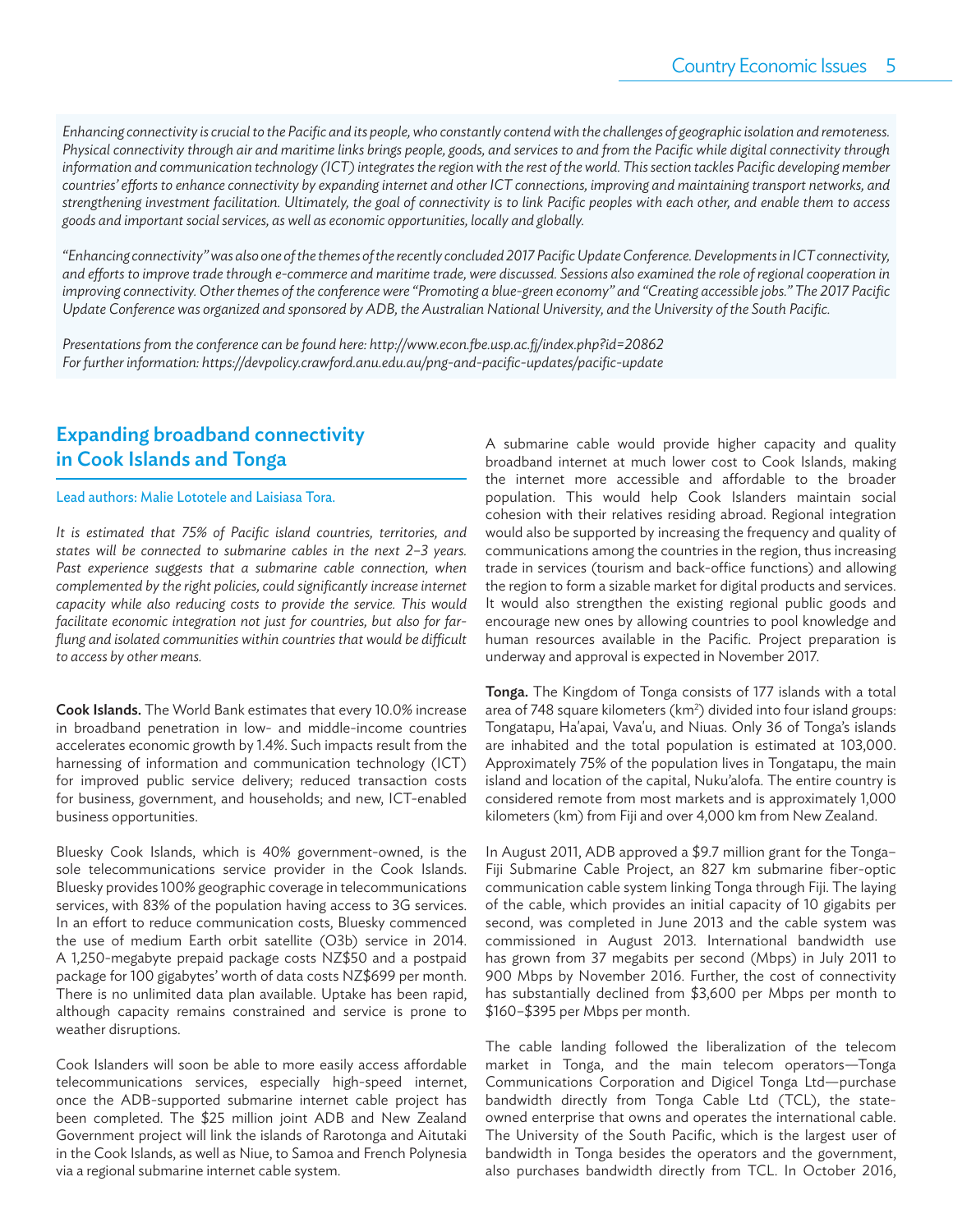Tonga's Parliament enacted the Communications Act and the Communications Commission Act to strengthen regulation in the sector. The latter legislation provides for the establishment of an independent regulatory function, firstly as a telecommunications and ICT regulator, and subsequently—as other utility regulatory frameworks mature—as a multisector regulatory institution.

In October 2012, the government requested ADB and World Bank support to extend the cable system and network coverage to the outer island groups of Ha'apai and Vava'u—Tonga's other major population centers—which would improve network coverage for an additional 20% of the population. Currently, internet connectivity in these areas is provided via satellite, which, apart from being costly, slow, and unreliable, is unlikely to meet growing demand in the future. Satellite connectivity is also inoperable during heavy rainfall, and limits the type of electronic applications that can be deployed, thereby constraining the delivery of digitized public services to the outer islands. The cable extension is expected to reduce internet costs by as much as 50% of satellite connection fees, while increasing current capacity almost fivefold.

In December 2016, ADB and the World Bank agreed to support the cable extension and steady progress is being made. A cable landing station in Vava'u has been completed and construction of the station in Ha'apai is wrapping up. Installation of the cable is expected to take place in the first quarter of 2018.

## Telecommunications reforms and ICT growth in Fiji

#### Lead author: Shiu Raj Singh.

Fiji is one of the most diversified Pacific economies, with a vibrant tourism industry that has driven recent growth. Its population of about 900,000 is spread over more than 100 islands. Interisland distances have resulted in demand for improved connectivity. With rising incomes, the demand for connectivity has increased. Per capita gross national income in 2015 was \$4,830. Tourism is a significant source of foreign exchange, with 792,320 tourists generating F\$1.6 billion in 2016 (equivalent to 16.0% of gross domestic product [GDP]). In relative terms, the ICT sector contributed 6.0% of total GDP in 2015 (Figure 1).



ICT = information and communication technology. Source: Fiji Bureau of Statistics.

Telecommunications reforms started in the late 1980s, with the aim to improve the provision of telecommunication services. Fiji Post and Telecommunications (FPTL) was established in 1990 to take over the government's telecommunications and postal services. In July 1996, FPTL split into two separate entities, Telecom Fiji Limited and Post Fiji Limited. Fiji International Telecommunications (FINTEL) was the monopoly operator for international services. It was 51% owned by the Government of Fiji and the remaining shares were owned by Cable and Wireless of the United Kingdom (UK). Vodafone Fiji—49% owned by Vodafone of the UK with the remainder owned by the Government of Fiji—launched services in 1994.

Amalgamated Telecommunication Holdings (ATH) was created in March 1998 to consolidate government assets in the telecommunications sector before privatization under a public sector reform program. This included full ownership of Telecom Fiji as well as 51% of Vodafone Fiji. The partial privatization of ATH was carried out in December 1998. The Fiji National Provident Fund (FNPF)—the country's pension system—holds majority shares in ATH. ATH has been listed on Suva's South Pacific Stock Exchange since March 2012.

In 2007, the government set out to remove all exclusivities in the telecommunications sector, whereby a telecommunications company could previously provide only one form of communication (mobile, fixed line or internet services). New legislation in 2008 opened the market and established an independent regulator the Telecommunications Authority of Fiji. The Fiji Commerce Commission is responsible for monitoring unfair trade practices and imposing price controls. Responsibility for sector policy lies with the Department of Communications. Operators are now granted 15-year unified licenses allowing them to provide any telecom service.

Digicel Fiji (privately owned by Irish investors) entered the mobile market in 2008, even as foreign ownership in other operators ended. ATH consolidated control over its subsidiaries, acquiring 49% of FINTEL from the UK's Cable and Wireless in 2012. Vodafone Fiji became 100% locally owned when FNPF purchased 49% from Vodafone of the UK in 2014.

Commercial internet service was introduced by Telecom Fiji in December 1995. There are five internet service providers (ISPs) operating in the country using a variety of technologies including fixed wired, wireless, and mobile broadband (since 2008), with the last accounting for most subscriptions. Given the widespread coverage of mobile broadband (up to 95% of the population), the main barriers to even greater internet uptake are the cost of devices, the cost of service, and digital literacy.

Fiji has international telecommunication connectivity through satellite and the Southern Cross undersea fiber-optic cable. Fiji connected to Southern Cross in November 2000 at a cost of F\$45 million. All of Fiji's international internet traffic is via Southern Cross, with satellite only used for voice. Southern Cross has also benefited other countries in the Pacific, and Fiji has emerged as a regional hub for fiber connectivity. Submarine cables from Tonga and Vanuatu land in Fiji for onward transmission onto Southern Cross. Samoa is also connecting to Fiji with the intent to facilitate a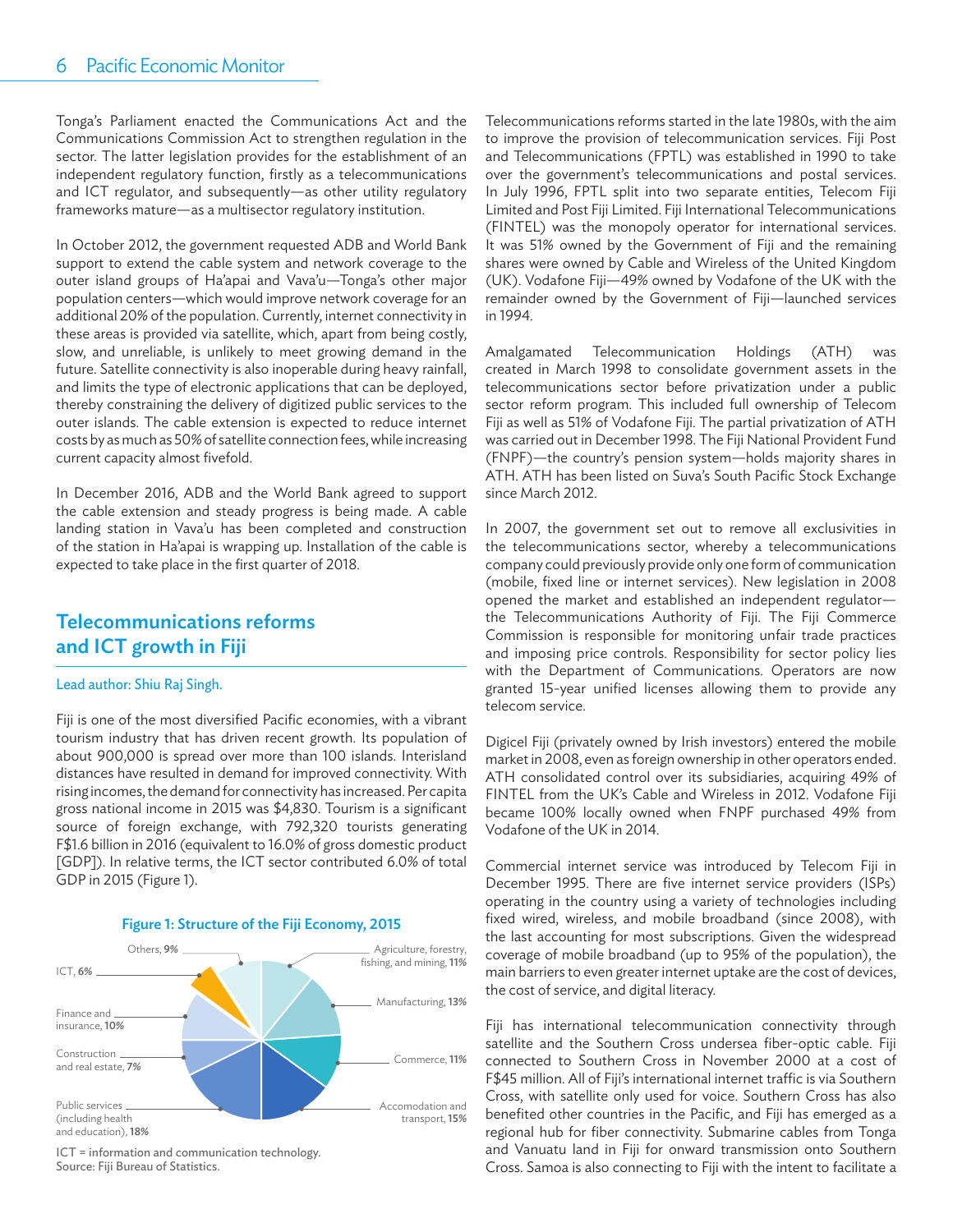subregional hub. The Samoa connection will have a spur connecting Fiji's second-largest island to the Southern Cross network.

Since 2011, the contribution of the ICT sector to Fiji's GDP has been about 6%. On average, the sector has grown more rapidly (in real terms) than the overall economy, but falling prices resulted in reducing contribution to overall value of output (Figure 2).



Source: Fiji Bureau of Statistics.

Fiji has witnessed a remarkable transformation of its ICT sector over the last decade. Connection to the South Cross fiber-optic cable has provided progressively cheaper and higher-speed international backbone capacity for development of internet services. Introduction of competition in the mobile market has boosted penetration, dropped prices, expanded coverage, and facilitated wireless broadband services.

## Communication gaps: ICT regulation and competition in the North Pacific

#### Lead authors: Rommel Rabanal and Cara Tinio.

Ongoing and planned efforts are expected to significantly expand the availability of faster, more affordable internet connectivity across the North Pacific economies of the Republic of the Marshall Islands (RMI), the Federated States of Micronesia (FSM), and Palau. These include submarine cable links to all four component states of the FSM—Chuuk, Kosrae, Pohnpei, and Yap—and Palau's tourist-heavy domestic market, to go alongside existing connections to the RMI's population centers, and reforms to boost competition among ISPs.

ICT submarine cables in the North Pacific. Broadband internet connectivity through submarine cables first came to the North Pacific in 2010 through the HANTRU-1 system that connected Ebeye, Kwajalein, and Majuro in the RMI, as well as Pohnpei in the FSM, to the Guam hub. Ongoing projects supported by ADB and the World Bank are soon expected to connect Palau and Yap through spurs and branching units from the Southeast Asia–United States system, and Chuuk through Pohnpei. A proposed World Bank project to also connect Kosrae in the medium term is seen to complete the loop, fully linking the North Pacific economies with the global digital community through high-speed internet services.

Key issues. Although the RMI and Pohnpei were the first to be connected, available bandwidth capacity remained grossly underutilized due to high service fees stemming from monopolistic market structures and the cost of financing cable installation. In the RMI, the majority government-owned National Telecommunications Authority (NTA) is the sole provider of ICT services. NTA has consistently failed to generate sufficient revenues to finance repayment obligations for the HANTRU-1 loan, requiring government subsidies that have increased from \$1.4 million—about 1.4% of recurrent expenditures—in FY2013 (ended 30 September 2013) to \$1.9 million (2.0%) in FY2015. Weak finances have also constrained NTA from pursuing further investments to improve services.

Efforts to improve the legal and regulatory framework for ICT in the RMI have so far stalled. A World Bank budget support operation in 2013 aimed to facilitate the adoption of a new ICT policy that would restructure the NTA and liberalize the sector. Similar reforms have been undertaken in other Pacific economies including Fiji, Kiribati, and Tonga, with positive benefits in terms of healthy market competition and lowered prices. However, a combination of factors—including vested interests opposing ICT sector reforms, and capacity constraints that caused continuing lengthy delays in implementing complementary technical assistance—meant that the operation had limited success in achieving its key objectives.

The RMI experienced a near-blackout of internet services when its submarine cable connection was damaged toward the end of 2016. For 3 weeks, bandwidth was limited to what could be provided via satellite, which was only a small fraction of that usually supplied by the cable. Internet access was thus rationed, mostly among government offices and businesses, and residential users were largely cut off from all but e-mail even after the NTA purchased additional satellite bandwidth to help alleviate the situation.

In contrast, the FSM has made significant progress in paving the way for increased competition in ICT services. The FSM Telecommunications Act of 2014 allows for the issuance of licenses to new ISPs, effectively introducing contestability to state-owned FSM Telecommunication Corporation's (FSMTC) monopoly position. The act also provides for the establishment of the Telecom Regulatory Authority—an independent regulator responsible for protecting consumers, issuing licenses, and managing interconnections and critical infrastructure-sharing among potential competitors. Recent experience in other Pacific economies including Fiji, Papua New Guinea, Samoa, Solomon Islands, Tonga, and Vanuatu suggests that telecommunications liberalization that is accompanied by the introduction of appropriate institutions and market structures can successfully attract new entrants even in markets with small customer bases.

FSMTC has operated on generally sustainable financial footing, requiring little or no government subsidies while covering a relatively broad segment of the population (Figure 3). It recently introduced mobile broadband (3G) service in Pohnpei. However, internet service fees remain elevated, partly due to the costs associated with financing the Pohnpei cable and diseconomies of scale in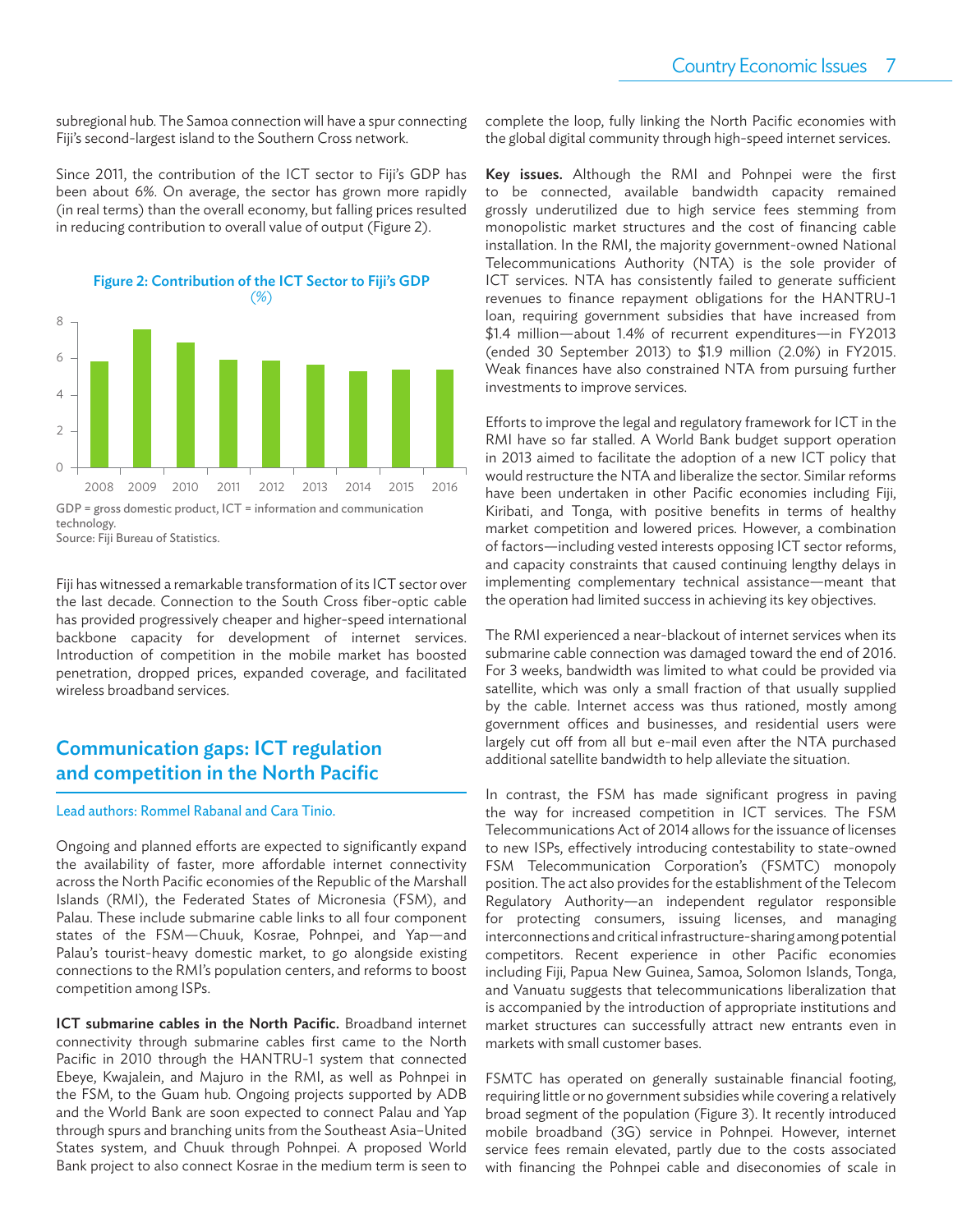#### 8-Pacific Economic Monitor

servicing smaller, more remote areas through more expensive satellite connectivity. With broadband cable connections coming soon for Chuuk (the FSM's most populous state) as well as Yap (the state with the highest income per capita), demand for faster and more reliable internet connectivity should pick up, particularly as service costs come down. A synergistic boost to demand can also be expected once Kosrae is likewise connected and the digital divide across the four states is fully closed, allowing for nationwide information sharing and transfer, for example, through integrated e-education, e-health, and e-government systems. Rising demand could help attract new ISPs and soak up excess bandwidth capacity, and increased competition should drive down costs and lead to significant gains in consumer welfare.



#### Figure 3: FSM Internet Connectivity Indicators, 2015

FSM = Federated States of Micronesia.

Sources: International Telecommunication Union and World Bank.

Palau's relatively large tourism sector—with an annual touristto-resident ratio of about 8:1-generates sufficient demand to allow space for as many as three ISPs to operate at the same time. These operators, however, effectively target disjointed market segments with no arrangements for technical or commercial interconnection. The state-owned Palau National Communications Corporation (PNCC), the largest ISP, mostly serves household customers through slow dial-up connections, and more recently, mobile 3G data services. Palau Telecoms, a private provider, offers wireless broadband internet services mainly to government offices and business establishments such as hotels and resorts. Up until the indefinite suspension of its operations in July 2014, a second private provider—Palau Mobile Communications, a subsidiary of a mobile telecommunications company from Taipei,China—was also providing mobile 3G data services in major tourist areas and the Koror business district.

PNCC operates at full cost recovery. Although this effectively shields the government budget from the fiscal burden imposed by subsidies, Palau's exclusive reliance on expensive satellite links has kept the cost of internet services very high relative to other Pacific economies. With the forthcoming availability of a high-speed submarine cable connection, Palau aims to reduce the cost of broadband (minimum of 256 kilobits per second) internet for consumers from the current rate of \$650 per month to as low as \$45.

Palau's legal and regulatory framework for ICT is incomplete, with gaps in oversight of network interconnection, wholesale and retail tariffs, and broader competitive behavior. The government issued a national ICT policy in 2013, which provides for the establishment of an independent ICT regulatory authority. Independent regulation is seen to create a level playing field that will encourage more private investment, and lead to improved service quality and more affordable pricing for customers. The independent ICT regulator is expected to be in place by the end of 2017. The government is also reviewing a package of draft laws and regulations supporting procompetitive sector reforms outlined in the ICT policy.

The Belau Submarine Cable Corporation (BSCC) is a state-owned enterprise created specifically to own and operate Palau's new high-speed fiber-optic submarine cable system. BSCC's inherent monopoly power over broadband capacity further highlights the need for strong regulation to ensure reasonable wholesale pricing and interconnection arrangements for retail service providers. The World Bank is currently providing technical assistance to support the operationalization of BSCC, including the preparation of a robust business plan and development of efficient operational arrangements to achieve least-cost provision of services. Although it will remain a majority government-owned corporation, BSCC is allowed by law to sell shares to private investors after the first 10 years of operation. Opening up BSCC to private sector participation is seen to encourage greater investment and maintain financially sound operations to ensure service quality over the longer term.

Next steps. As the North Pacific moves toward full broadbandbased connectivity, progress in strengthening ICT regulation must be sustained to support greater competition, improve service quality, and reduce costs. This should include fully functional and effective independent ICT regulators in the FSM and Palau within the near term. In the RMI, efforts have been renewed to improve the National Telecommunications Authority's financial position and explore private sector participation toward strengthening the performance of the ICT sector. The RMI government is also seeking to link ICT sector development with its broader priorities, including reforms to public financial management and state-owned enterprises.

Efficient and reliable internet connectivity would help the North Pacific strengthen public financial management reforms by automating these functions, ensuring timely and accurate monitoring and reporting. It would also enable the North Pacific to work around the challenges posed by geographic distance. E-education and e-government would make use of ICT to improve access—particularly for more remote communities—to education and skills training, and frontline government services. Similarly, through e-health initiatives, ICT would broaden access to medical information and help improve the overall quality of health care.

E-commerce would enable local firms to market niche products and services, including high-value tourism, which would also capitalize on the North Pacific's remoteness by promoting natural, locally sourced ingredients and pristine locations and wildlife. With complementary technical assistance and capacity building, improved connectivity could also open up ICT-enabled services as another potential source of jobs, income, and economic growth.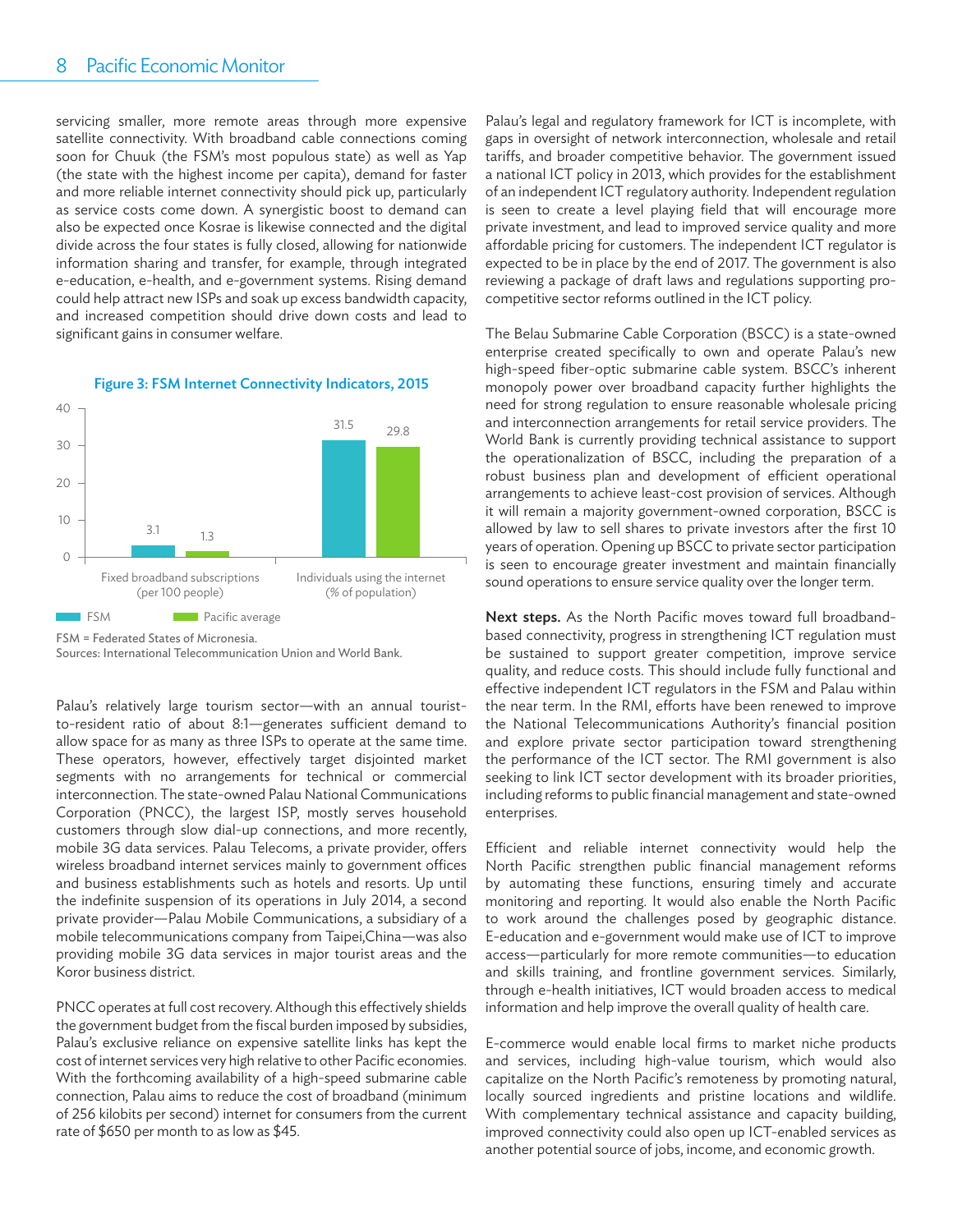### Enhancing maritime connectivity in Kiribati and Tuvalu

#### Lead author: Malie Lototele.

The transport sector remains a priority for the small Pacific island economies, as geographic remoteness and dispersal make it difficult to move people and goods within and between countries.

Tuvalu, for example, comprises nine atolls, stretching over 680 kilometers (km) in the southwest Pacific. Because of their size, the outer islands have no airfield. Maritime transport provides the only link among the islands; it provides a lifeline to these outer islands by transporting essential goods, such as food and fuel, as well as people who need social services, particularly medical care and education.

But the outer islands also lack docking facilities, requiring small workboats to transfer passengers and cargo between ships and the shore. In addition to their inefficiency, such transfer activities cannot take place at night and are particularly dangerous when the sea is rough. In the past, serious accidents have occurred with economic damage and loss of life.

In 2016, ADB approved the Outer Island Maritime Infrastructure Project to help Tuvalu overcome connectivity constraints between the capital and the outer islands, as well as promote more inclusive and sustainable socioeconomic development. Under the project, (i) small-scale maritime facilities will be constructed at Nukulaelae, (ii) minor rehabilitation of boat ramps will be undertaken in Nanumaga and Niutao, (iii) the government's support for operations and maintenance will be strengthened, and (iv) a transport sector master plan will be developed.

Kiribati faces similar concerns, having 36 atolls scattered in a maritime zone about the size of India, and, as in Tuvalu, shipping services provide a vital link for the remote outer islands. Although there are frequent shipping services to islands closer to Tarawa, the country's capital, island groups farther away (e.g., the Southern Line groups) suffer from limited shipping services. To help remedy this, the government established Kiribati Shipping Services Limited (KSSL), a state-owned enterprise (SOE), in 2008. However, poor maintenance and management resulted in the deterioration of KSSL's fleet, and this has left KSSL with just one landing craft, the *LC Butimari*.

In its effort to maintain links to these distant islands, the government has bought another vessel to replace the *LC Butimari*. It also expects the *LC Linnix*, a gift from Taipei,China, to arrive in late August 2017. The government will lease these two vessels to KSSL, and is interested in exploring options to provide shipping services to the outer islands and improve the operational management of the vessels.

Further, an ADB technical assistance project to Kiribati recommended that management be contracted out to the private sector. It also recommends implementing a franchise approach that sets standards for frequency and regularity of service, maintenance and safety, and pricing (for further information, refer to the related policy brief on page 23). The project's recommendations are currently under government deliberation.

### Improving transport connectivity in Papua New Guinea

Lead author: Yurendra Basnett.

#### OVERVIEW OF TRANSPORT INFRASTRUCTURE

Papua New Guinea (PNG) has over 600 islands, and altitudes ranging from 0 to 4,500 meters above sea level in the mountainous highlands (ADB 2012a: xi, 91). These geographic characteristics, coupled with the overall poor condition of transport infrastructure networks, mean that large segments of the population (especially those in rural areas) remain isolated from social services, regional markets, and income-earning opportunities. International comparisons show that the coverage and quality of PNG's transport networks lag far behind most other countries in Asia and the Pacific. Unequal distribution of transport infrastructure contributes to unequal access to economic opportunities in PNG. It is not possible to travel by land between most provinces. Coastal shipping services and aviation attempt to offset the road network gaps, but many of these services are not cost-effective outside of major regional centers; consequently, sufficient funding for operations and maintenance is not provided, creating sustainability concerns. Climate change and disasters also pose risks to the sustainability of transport infrastructure.

Rural accessibility is moderate, with 68% of the rural population living within 2 km of all-season roads. PNG has approximately 22,000 km of roads (Government of PNG 2012). The national road network comprises 8,738 km, only 40% of which is sealed. The focus of most road planning is the "national priority roads": 4,256 km (i.e., half of all national roads, both sealed and unsealed), in 16 separate alignments (Government of PNG 2012). More than 75% of the road system in PNG becomes impassable at some point during the year (ADB 2012: xi). However, it is notable that the condition of the 4,256 km of national priority roads has improved in recent years, with the proportion of the national priority road network judged to be in "good" condition, rising from 33% in 2007 to 46% in 2011 (Government of PNG 2012). Nonetheless, as for road safety, estimates indicate that crashes remain very high by Pacific standards (Government of PNG 2010b: 11-20).

Approximately 60% of the population resides on 6,500 km of coastlines and waterways, often without access to roads. Water transport predominates in these areas, especially on smaller islands. The state-owned PNG Ports Corporation (PNGPC) operates 16 ports, while private corporations operate at least 5 more. Lae Port handles nearly half the country's maritime freight. Port Moresby and Kimbe are the next largest. These three have each achieved cost recovery from operations. The remaining 13 PNGPC ports incur losses (Government of PNG 2013: 246–247).

PNG's international shipping is among the most expensive in the Pacific region, which is indicative of the lower levels of competition in the country. It takes an average of 23 days to export goods from PNG (approximately the same as the regional average) (World Bank 2014). The National Maritime Safety Authority provides navigation and safety services, and is the operator of navigational aids.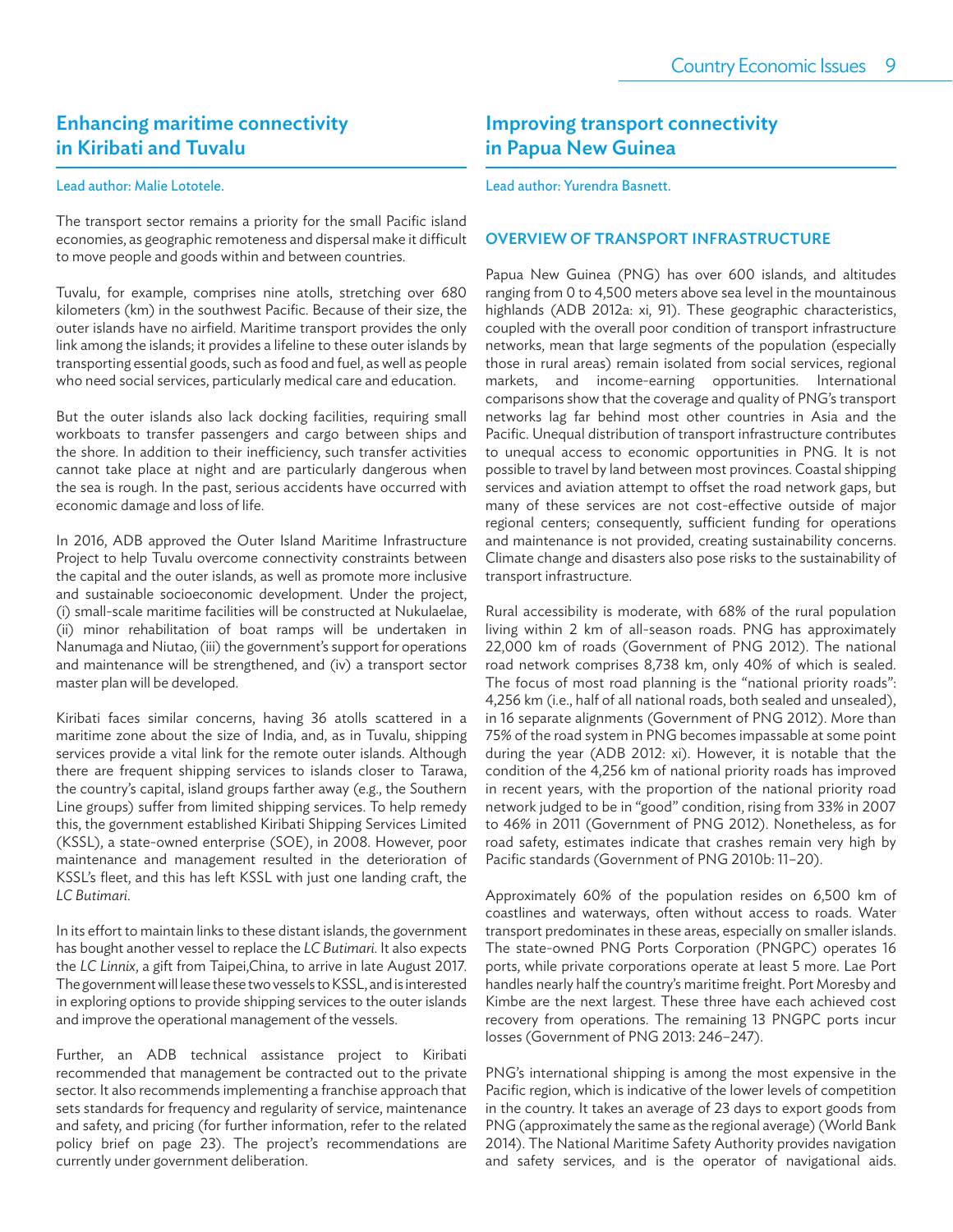Deaths due to the sinking of overloaded ferries are not uncommon. More than 100 persons are estimated to die in small craft every year (CPCS Transcom 2011).

The overall condition of the 22 international and regional airports owned and managed by the National Airports Corporation has deteriorated over previous decades, and poses threats to safety if the trend is not reversed. PNG also hosts hundreds of rural airstrips. PNG Air Services provides navigation services. International air traffic serving Jacksons International Airport in Port Moresby, the country's international gateway, is very expensive, with unit costs (per passenger, per nautical mile) on flights to Australia the most expensive in the Pacific. Air Niugini's unit costs on Asian routes is more than 2.5 times intra-Asian flights.

#### TRANSPORT CONNECTIVITY VITAL FOR INCLUSIVE AND SUSTAINABLE DEVELOPMENT

A forthcoming ADB study finds that upgrading 1.0% of the route leading to the nearest town from earth to a sealed road surface (i) increases average household consumption by about 0.6%, (ii) raises the chance that a house will have a high-quality roof by about 0.2%, and (iii) decreases the probability that a household relies on subsistence farming by 0.1%. Furthermore, analyzing impacts across different subgroups suggests that the effects on consumption are at least twice as high for households with less than 4 years of average education, an illiterate household head, or a female household head, when compared with their respective opposite subgroups. The study finds effects of similar magnitude for the upgrading of a gravel road to a sealed road.

Government's agenda on transport connectivity, as contained in the PNG Development Strategic Plan 2010–2030, sets out an ambitious array of transport infrastructure investments, including increasing the share of national roads in good condition from 32% in 2010 to 100% in 2030, and tripling the length of the road asset inventory. It also includes a similarly large expansion in shipping and air transport capacity (Government of PNG 2010a). The National Transport Strategy released in 2013 provides a more prioritized list of transport investments, emphasizing the importance of asset maintenance and restoring PNG's existing but damaged road network.

#### ADB PROGRAMS TO IMPROVE INFRASTRUCTURE

ADB has had a long-running engagement with the government on improving transport infrastructure. Building on past experiences and in alignment with the government's priority, ADB is supporting a \$1 billion Sustainable Highlands Highway Investment project that would upgrade, rehabilitate, and sustainably maintain the 1,200 km, two-lane national Highlands Highway. This is the lifeline for the Highlands Region, connecting 1,800 km of regional and feeder roads and servicing an estimated 3 million people in the rural hinterland of the region (equivalent to 43% of the national population). It also connects landlocked mountainous provinces to the coastal province of Morobe and the Lae maritime port, which is the country's maritime gateway and a regional transshipment hub for the eastern reaches of the South Pacific.

The upgrading and rehabilitation of the Highlands Highway will contribute to (i) increasing access to opportunities for equality and prosperity in rural areas; (ii) establishing well-integrated, safe, affordable, and financially and environmentally sustainable transport systems; and (iii) improving access to health and education; and (iv) raising living standards of the people of PNG.

In addition to addressing long-standing issues with the road network, the Civil Aviation Development Investment Program is supporting improvements in safety and security in 22 airports. Specifically, the program aims to rehabilitate existing facilities (including runways, taxiways, and aprons) to accommodate current aircraft types, as well as to improve airfield drainage and maintenance, operational and terminal facilities, and landing equipment. The program will contribute to (i) savings accrued from non-incremental movement of aircraft in terms of aircraft operating costs and passenger time; (ii) benefits from safety improvements; and (iii) benefits to regional and local communities from construction activity, market sales, and higher tourism.

The investment needs far outstrip the resources available. Much of the investments in the transport sector have been financed through the budget. Given the fiscal constraints faced by the country, sustaining the recent high levels of budget allocation to the sector is likely to be difficult. Thus, the government should increase coordination leveraging concessional financing for transport infrastructure as well as explore cost-effective public-private partnerships.

### Providing for infrastructure maintenance in Nauru, Solomon Islands, and Vanuatu

#### Lead author: Prince Christian Cruz.

Infrastructure plays a vital role in development. Unfortunately, funding for the proper maintenance of infrastructure is often inadequate, which costs both the government and the public. In most cases, inadequate maintenance funding leads to faster wear and tear to the point that roads and other infrastructure are rendered unusable, leading to more expensive rehabilitation or reconstruction.

#### A BUMPY ROAD TO DEVELOPMENT

Inefficiencies caused by inadequate maintenance can lead to higher operating costs and longer travel times. This, in turn, can result in higher prices for consumers, and lower production incomes for producers. ADB (2003) estimates that for every \$1 spent on road maintenance, users receive a benefit equivalent to \$3 from lower fuel consumption, reduced vehicle wear and tear, and faster journey times.

Poorly maintained infrastructure also hampers the government's efficient delivery of basic services. In times of calamity, the immediate provision of emergency services and relief supplies can be delayed. Further, inadequate road maintenance also increases the number of accidents.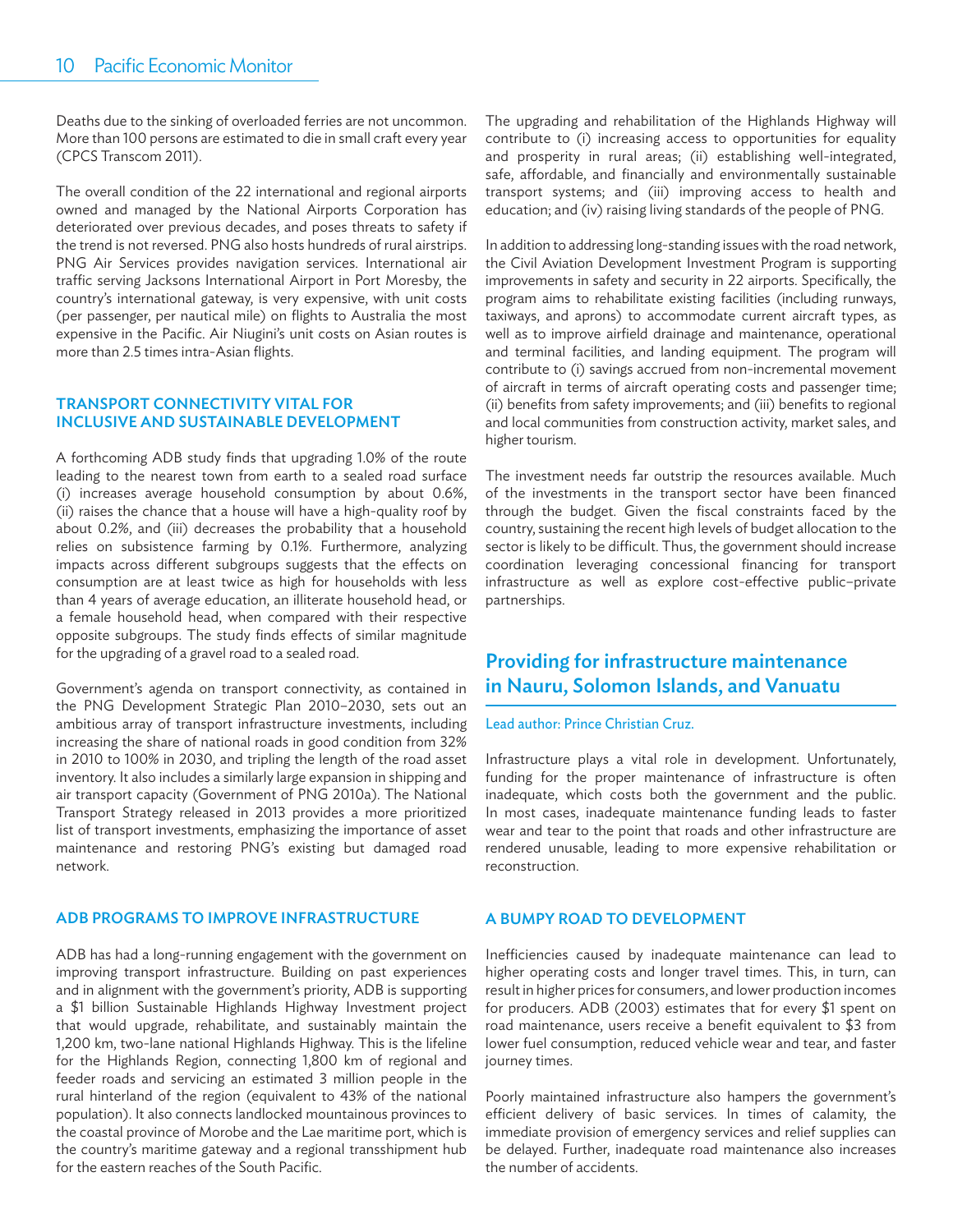

Figure 4: Vanuatu Visitor Arrivals by Usual Country of Residence

Source: Vanuatu National Statistics Office. 2017. *International Arrival Statistics March 2017.*

Poor maintenance of infrastructure affects tourism, one of the mainstays of many Pacific economies. For example, in early 2016, Qantas, Virgin Australia, and Air New Zealand suspended their flights (including code shares) to Vanuatu's main international airport in Port Vila. They cited concerns about the safety of the runway related to insufficient maintenance, and delays in upgrading and rehabilitation (Pryke and Dornan, 2016). State-owned Air Vanuatu, in charge of airport maintenance, continued its operations along with other Pacific-based airlines such as Fiji Airways.

The timing of the suspension could not have been worse as Vanuatu's tourism industry was still trying to recover from the setbacks caused by Cyclone Pam in March 2015. The runway underwent emergency repairs, causing one airline (Virgin Australia) to return in May, but Virgin Australia briefly suspended its flights again in August when another crack was found in the runway. Qantas only resumed its codeshare agreement with Air Vanuatu in June 2017, and Air New Zealand stated that it would only resume operations once extensive repairs are carried out. In 2012–2014, the 3 years before the cyclone, Australian tourists on average accounted for 58.7% of arrivals to Vanuatu, while 14.0% were from New Zealand. In 2015–2016, the average share of Australian tourists had dropped to 51.8%, while the share of New Zealand tourists eased to 13.2% (Figure 4).

Capital bias is cited as one of the most common causes of inadequate infrastructure funding, with more fanfare and media attention associated with the inauguration of new infrastructure (ADB 2003). Lump-sum funding for large capital projects are also more conducive to rent-seeking than small allocations for maintenance. In the case of Vanuatu, the frequent change in administration contributed to delays in the approval of contracts for maintenance and upgrading (Pryke and Dornan 2016).

Equity considerations may also come into play. Some politicians argue that it is difficult to allocate funds for road maintenance in one village when other villages do not even have roads (ADB 2003: 4). Capacity constraints within implementing agencies, and limited time horizons for budgeting, could also exacerbate the problem of inadequate maintenance (ADB 2013).

Some developed economies also experience problems in funding maintenance (Wessel and Olson 2017). Establishing a maintenance fund—whether for infrastructure in general or for a particular type (e.g., roads)—is one way to address this issue (ADB 2003). However, systemic constraints to ensuring infrastructure maintenance, such as weak institutional capacity and planning, should still be addressed. Even in the absence of a dedicated maintenance fund, Harral et al. (2011: 3–4) pointed out key aspects of good road asset development and maintenance based on *Road Deterioration in Developing Countries: Causes and Remedies* (World Bank 1988):

- (i) a coalition of diverse (private and public) stakeholders asserting "ownership" of good roads;
- (ii) planning based on road user costs and life cycle analysis of road agency costs;
- (iii) sustained funding mechanism for maintenance and capital renewal;
- (iv) division of work between "work design and supervision" and execution, contracted out competitively; and
- (v) quantitative performance monitoring to support accountability.

Solomon Islands is among the first countries in the Pacific to establish an infrastructure maintenance fund, the National Transport Fund (NTF). Nauru and Vanuatu are conducting consultations and studies to develop their own funds. Table 1 summarizes the characteristics of these three countries.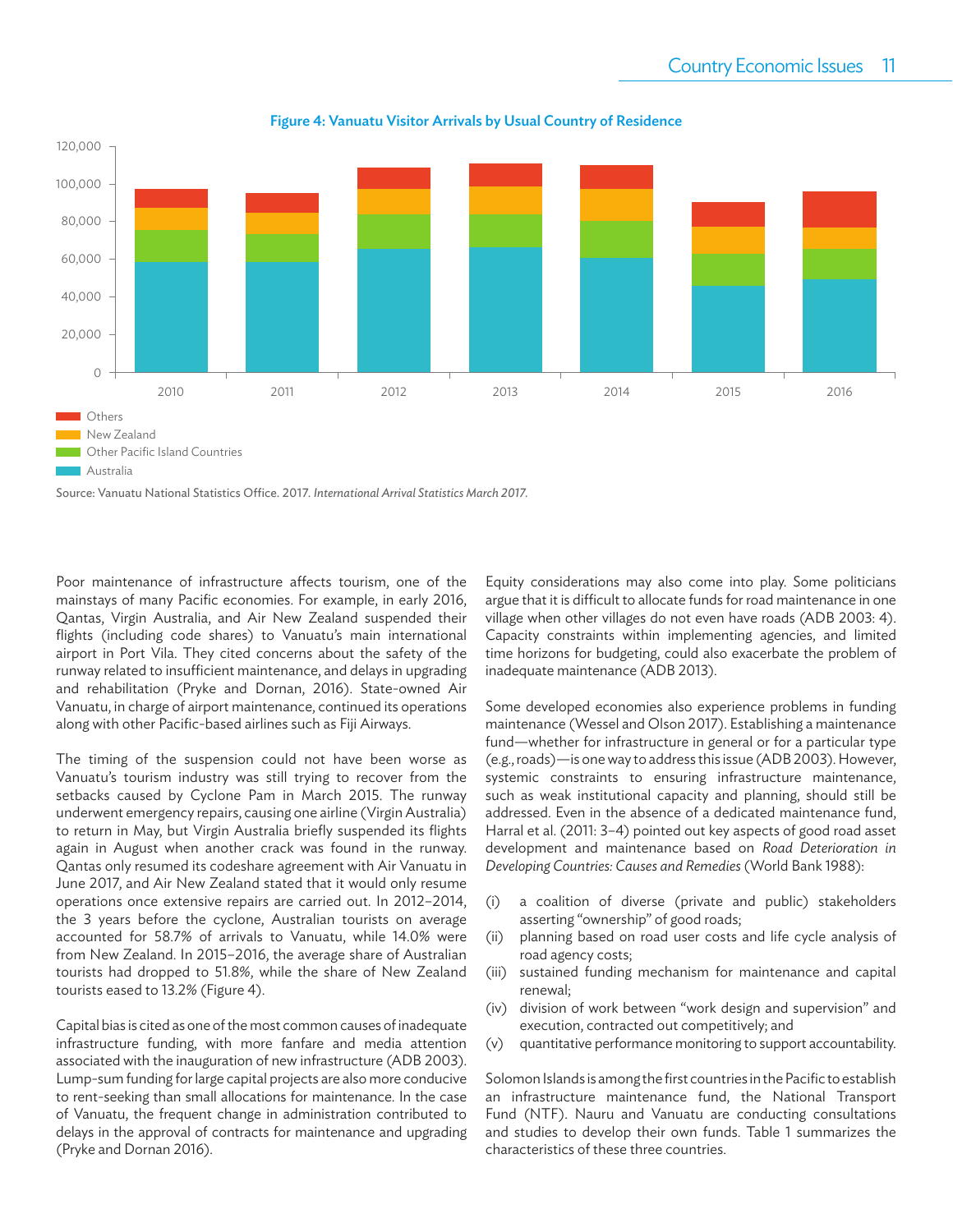#### Table 1: Infrastructure Profiles of Nauru, Solomon Islands, and Vanuatu

|                                | <b>Nauru</b> | Solomon<br><b>Islands</b> | <b>Vanuatu</b> |
|--------------------------------|--------------|---------------------------|----------------|
| Population                     | 11,400       | 602,700                   | 283,900        |
| Urbanization (% of population) | 100          | 20                        | 24             |
| Main islands                   | 1            | 6                         | 14             |
| Land area (km <sup>2</sup> )   | 27           | 28,400                    | 12,190         |
| Total area $(km^2)$            | 308,506      | 1,597,492                 | 827,891        |
| Transport network              |              |                           |                |
| Roads (approx.)                | 30 km        | 1,463 km                  | 2,300 km       |
| International ports            | 1            | 1                         | $\overline{2}$ |
| Wharves on outer islands       | n/a          | 91                        | $8 - 10$       |
| International airports         | 1            | 1                         | 3              |
| Domestic airfields             | n/a          | 27                        | 26             |

 $km = kilometer, km<sup>2</sup> = square kilometer, n/a = not applicable.$ 

Note: Total area refers to exclusive economic zone.

Sources: Solomon Islands National Transport Plan 2017–2036; ADB Pacific Economic Monitor Database; Vanuatu 2015 National Infrastructure Sustainable Investment Plan.

#### SOLOMON ISLANDS NATIONAL TRANSPORT FUND

Solomon Islands has a road network of almost 1,500 km, about 174 km of which is sealed (i.e., with a smooth surface of bitumen, or concrete that can protect against water seepage) and 1,289 km unsealed (i.e., paved with materials like loose gravel or crushed coral). This network connects roughly 77% of the rural population to an all-weather road within a 2 km radius and could be considered moderately adequate, relative to both the population and national revenue, if the network is properly maintained and remains serviceable. However, only 62% of the network was in fair to very good (and thus maintainable) condition as of the end of 2014. At the same time, only 33 of the 81 wharves nationwide were in maintainable condition, with some requiring substantial repairs, and 48 were structurally deficient (ADB 2016: 7).

The NTF was established in 2009 alongside the National Transport Plan (NTP), which sets out the strategy for developing effective transport infrastructure and services in Solomon Islands. Initially covering 2011–2030, the NTP was updated in 2016 for the period 2017–2036. It aims to rehabilitate and restore all infrastructure assets to maintainable condition, and to have 100% of regularly maintained assets in good condition, by 2030. The NTF is designed to be a sustainable mechanism to fund the development and maintenance of transport infrastructure and services.

The NTP sets specific targets and monitoring indicators. Priorities are laid out in the accompanying Medium Term Transport Action Plan (MTTAP), which includes a 5-year (extended from 3 years) rolling financial plan for sustainable maintenance of existing assets.

The MTTAP 2017 covers the period 2017–2021. The NTP and MTTAP are updated by the NTF Secretariat, which reports to the NTF Board. The NTF Board, which manages the fund, is composed of the permanent secretaries of finance (chair), infrastructure development (deputy chair), aviation, development planning and aid coordination, and provincial government. The sixth member is nominated by the development partners that contributed to the NTF.

Funding for the MTTAP 2017 is estimated to be around \$80 million, with roughly 43% coming from the national government, 30% from the Government of Australia, and the rest from an ADB loan. Government funding is drawn from the national budget, not from a dedicated revenue source or user fees. Drawdown of the ADB loan will be linked to specific targets, such as maintenance of sealed and unsealed roads; inclusion of gender-responsive design features; and provision of counterpart funding from the national government. A nationwide infrastructure inventory survey was completed in 2015 (with a re-survey in 2016) to establish the Solomon Islands Transport Asset Management System Database, a key component for proper monitoring and project implementation.

Solomon Islands has yet to address the creation of a broad-based coalition of road owners. A positive development is the widespread consultation with public and private groups in crafting the NTP and the priority list. A private-sector-led coalition of local stakeholders may also arise as the private sector matures. The development of user fees or dedicated revenue sources is also worth exploring to ensure proper and sustainable budgeting for infrastructure maintenance.

#### VANUATU TRANSPORT INFRASTRUCTURE MAINTENANCE FUND

Despite having a smaller population and land area, Vanuatu has a longer road network and more airports compared with Solomon Islands. This highlights a greater need for maintenance funding, but the Pacific Region Infrastructure Facility (PRIF) estimates that Vanuatu's annual allocation for maintenance is just around half of the actual needs (Government of Vanuatu and PRIF 2015).

Increased funding for maintenance and operation of transport sector infrastructure is part of Vanuatu's National Sustainable Development Strategy 2016–2030 and the 2015 National Infrastructure Sustainable Investment Plan. Central to this strategy is the development of a proposed transport infrastructure maintenance fund (TIMF), which would serve as a repository and conduit for funding from the national government and development partners. It would be used exclusively for maintenance and operation of transport infrastructure. The TIMF would be managed by an independent board composed of local and national officials and private sector representatives. The private sector may be represented by the Chamber of Commerce, land transport association, tour operators, and shipowners. There will also be a separate secretariat under, but operating independently from, the Ministry of Infrastructure and Public Utilities. This will be headed by a competitively recruited chief executive officer on a fixed-term contract.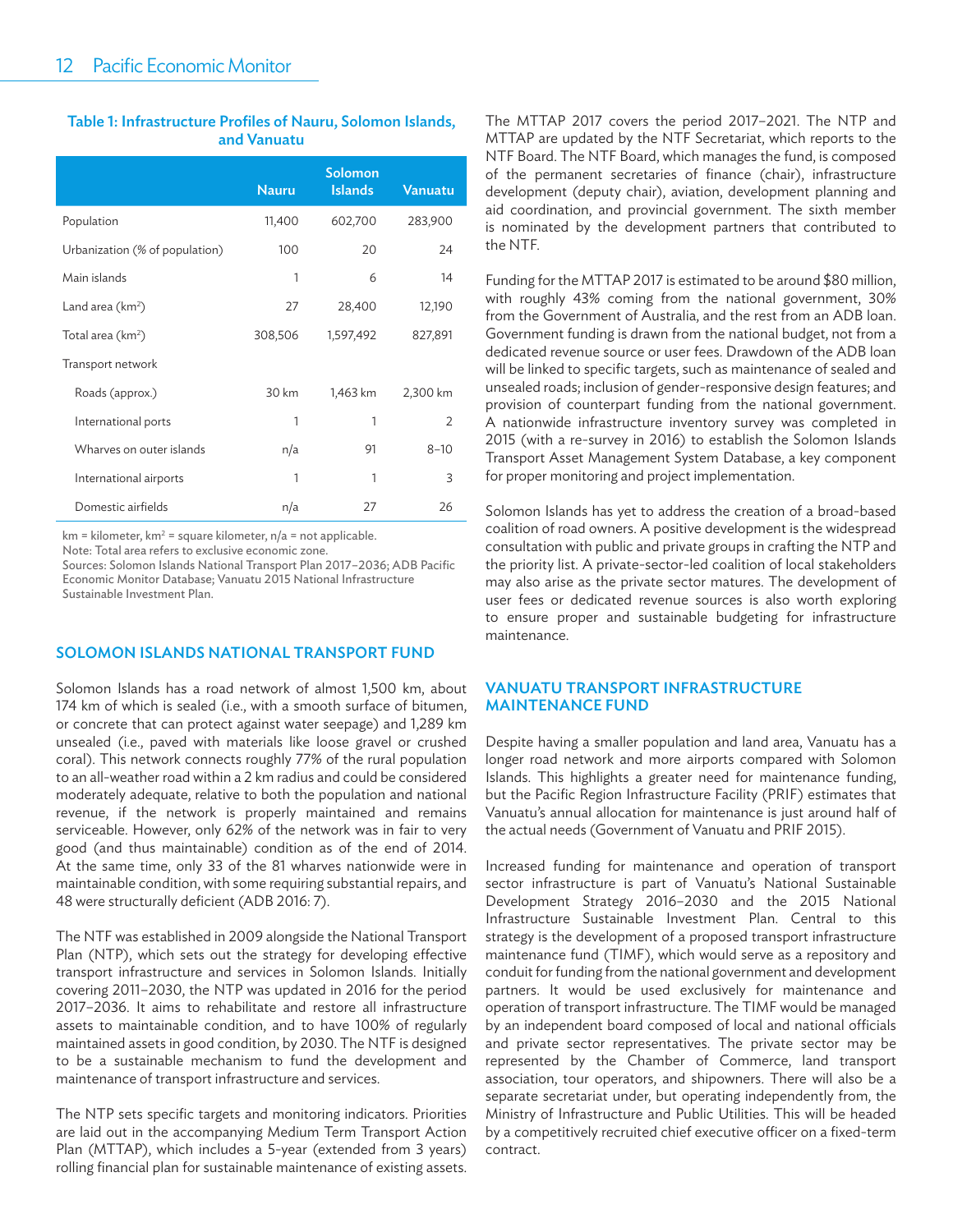Although initial funding for the proposed TIMF is likely to come from the national budget and development partners, it is expected that financing will be sustained through a series of ring-fenced duties, levies, and taxes. These may include current taxes and charges related to roads (excise and import duties, value added tax, vehicle registration and licensing fees, and road tax), shipping (landing fees, marine fees, port dues, and wharfage tax), and aviation (aircraft and crew licensing fees, landing charges, and departure taxes).

The TIMF board is also expected to produce a 3-year rolling program and an annual Transport Network Program, which would identify the priority projects to be funded. In creating the programs, agencies are required to have an up-to-date database showing the conditions of transport infrastructure and the status of ongoing projects.

Based on the Ministry of Infrastructure and Public Utilities' concept note for the proposed TIMF, the fund would adhere closely to the best practices laid out in *Road Deterioration in Developing Countries*. Transparency in terms of reports and competitive bidding for projects are embedded through the process. As the TIMF is still in the planning phase, it is not clear to what extent these principles would be implemented. Creation of the TIMF would require an enabling law passed by Parliament.

#### NAURU INTEGRATED INFRASTRUCTURE ASSET MANAGEMENT STRATEGY

Although significantly smaller than Solomon Islands and Vanuatu, Nauru faces similar challenges in maintaining transport infrastructure. The road going around the entire island, which can be traversed in less than 1 hour, is sealed, but the problem in maintaining assets can be clearly observed in the case of Nauru Port (see related policy brief on page 26).

To address its infrastructure maintenance needs, the country is developing the Nauru Integrated Infrastructure Asset Management Strategy, which would cover not just roads, airports, and seaports, but also buildings and equipment required to provide public services. Assets currently under the Regional Processing Centre are also expected to be part of the integrated scheme.

As a first step, Nauru is developing an Asset Management Policy which will set the timing, resources, accountability and institutional settings required to establish the Integrated Infrastructure Asset Management Strategy. The policy will be tabled at the Cabinet in August 2017. The Strategy and its implementation are expected to be finalized 9 months after cabinet's policy approval.

The strategy is expected to ensure the alignment of the Nauru Economic Infrastructure Strategy and Investment Plan with the goals and objectives in the National Sustainable Development Strategy, while reflecting the accurate condition of infrastructure assets. It is also expected to assure adequate investments in preventative maintenance, repair, rehabilitation, renewal, and disposal of assets—all prioritized based on the risk of asset failure in service. In accordance with best practices, funding is expected to be largely covered by user fees; but recognizing the limits to this, continued government subsidies and development partner support will also be needed. Further, public consultations and continuous feedback from

public opinion will be considered in designing the asset management process. Infrastructure assets are also expected to be climate resilient and can meet financial, social, cultural, and environmental needs in a sustainable manner.

#### **CONCLUSION**

The use of dedicated infrastructure maintenance funds is still in the early stages in the Pacific. Establishing a sustainable, reliable fund should be based on local realities, with due consideration given to capacity constraints and political context.

Further, although a dedicated maintenance fund is important, the root causes of poor infrastructure asset maintenance must also be addressed. These include weak institutions, heavy reliance on development partner financing, political expediency, and lack of transparency in government spending decision and execution. In the long run, infrastructure service delivery should be more strongly linked to public financial management approaches so that more sustainable government systems are developed. A multidevelopment partner and multi-disciplinary work group to develop common approaches to sustainable infrastructure management in the Pacific-similar to the ones started by the PRIF (see Estigarribia and Rajah 2017)—would be most welcome.

# State-owned enterprise reform in Samoa: forming partnerships, improving connectivity, and increasing market efficiency

#### Lead author: Shiu Raj Singh.

State-owned enterprises (SOEs) in Samoa are engaged in a wide range of activities. These range from the more conventional transport, utilities, housing, and postal services to banking, land development, and trustee services, and make up a portfolio with 1.37 billion tala (\$524.2 million) in assets. However, ADB's *Finding Balance 2016* report, which benchmarks the performance of most of the region's SOEs, estimates that Samoan SOEs account for only 3.0% of GDP. This suggests a lack of overall improvement in Samoa's SOE performance despite the country having a comprehensive Public Bodies (Performance and Accountabilities) Act since 2001, a reform and divestment policy calling for the divestment of all non-strategic SOEs, and a ministry devoted to overseeing SOE performance and service delivery. Examples from Samoa's mixed experience with privatization are provided below.

Public works. Prior to reforms implemented in 2002, the Public Works Department was suffering from severe capacity constraints and thus unable to meet reconstruction requirements following disaster-related damage in the 1990s. This led the Samoan government to outsource the reconstruction work to the private sector, which was ultimately successful in restoring the damaged infrastructure. Since then, the government has expanded its outsourcing policy to include road construction and maintenance. The Public Works Department, now called the Land Transport Authority, no longer undertakes construction on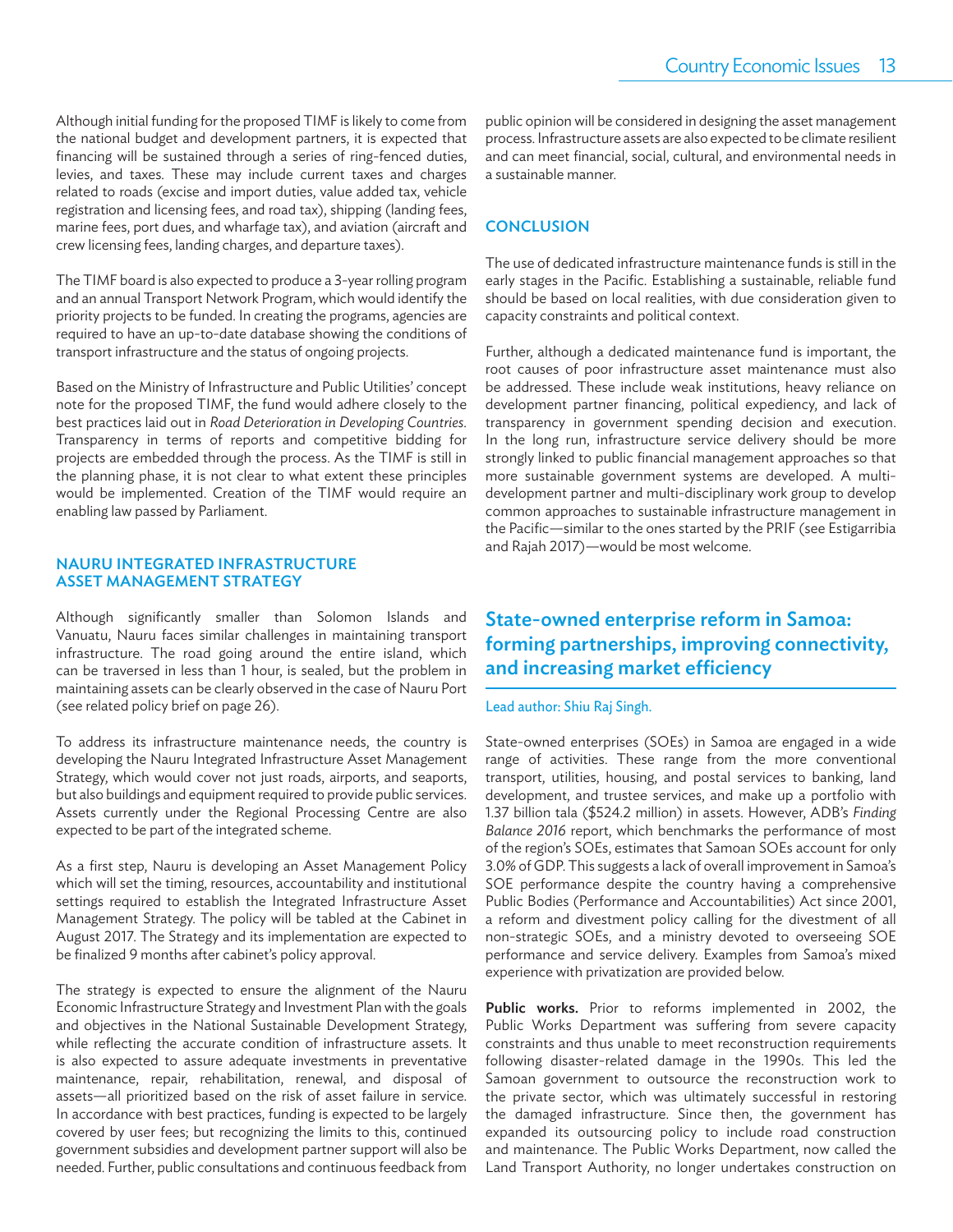its own, and instead manages contracts with private sector firms. Besides ensuring more efficient management of road assets, the privatization of the department has also helped spur competition, contributing to growth in private sector construction capacity.

Air transport. Noting that operating costs for Polynesian Airlines, Samoa's state-owned national airline, had increased to over half of the government's annual budget, the government entered a joint venture with Virgin Australia to establish Polynesian Blue (later renamed Virgin Samoa) in 2005. The resulting operation managed to show a profit. However, in May 2017, the Samoan government announced that it would withdraw from the joint venture on 5 December 2017 amid ongoing tensions over rising airfares and the benefits that Samoa's tourism industry derived from the deal. The government has publicly announced that it is finalizing a partnership with Fiji Airways, which will assist in the development of Samoa Airways. The partnership with Fiji Airways is expected to increase seat capacity in and out of Samoa. Virgin Australia, on the other hand, has applied to continue flights to Samoa, reflecting the profitability of the route.

Broadcasting services. The case of the Samoa Broadcasting Corporation (SBC), which operated radio and television stations, illustrates the quick wins that can be gained from privatization. Once a profitable enterprise, SBC had begun to incur losses before the government divested the SOE in 2008 to allow competition and private ownership. The company was sold to a consortium of shareholders, who implemented improvements that produced dividends in the first year after the sale. The new management subsequently instituted a reinvestment program that boosted broadcasting infrastructure, broadening radio coverage and increasing television broadcasting hours. The television station is now the main television station in Samoa, but shares the airwaves with five others (some of which were established after the privatization of SBC). The radio stations are still operating.

Information and communication technology-related services. Samoatel, the government-owned telecommunications provider, was privatized in 2011 with 75% of its shares sold to the American Samoan firm Bluesky. The remaining 25% was acquired by the Unit Trust of Samoa (UTOS), established in 2009 as part of Samoatel's privatization process. The subsequent deregulation of the telecommunications sector and entry of Digicel into the market has brought more accessible and affordable communication and internet services to Samoan consumers. The government now intends to deliver high-speed broadband services through a public–private partnership, with financing support from ADB and the World Bank.

Shipping. In 2012, the Samoan government bought out all other shareholders and became the sole owner of the loss-making Pacific Forum Line. However, it subsequently sold 50% of shares to Neptune Shipping, which services most Pacific island countries and now manages the Pacific Forum Line. Samoa is geographically located away from the main shipping lines and must therefore retain core shipping services to maintain its trade flows. Partnership with Neptune Shipping is intended to increase the shipping network in and out of Samoa.

Agriculture supplies. The government privatized the Agriculture Stores Corporation (ASC) in 2016 due to decades of poor financial performance brought about by increased competition from the private sector. The ASC was sold to the management team as a going concern, while the land and buildings owned by ASC have been retained under government ownership. Given the relatively small size of the Samoan economy, divestment can be difficult if there is little interest from the private sector.

There have been notable gains from privatization in Samoa, but lingering issues need to be addressed to ensure that future divestments bring about optimal benefits to the economy and promote private sector development.

For instance, management of SOEs remains a concern. Although criteria and a panel for selecting independent directors were established in 2010, and government ministers were removed from SOE boards in 2012, ministers and cabinet secretaries continue to exert significant operational control over SOEs. This may have implications on SOE performance and efficiency.

In addition, the UTOS—which lends to, and holds deposits of, SOEs-is itself an SOE. Given access to financing from the UTOS, borrowing SOEs need not undergo scrutiny from commercial lenders. This, together with the gaps in management, further reduces the impetus for these SOEs to improve their efficiency and profitability.

Finally, Samoa's mixed success with privatization may be partly attributed to the lack of a planned approach. With recent consideration of ownership, performance, and divestment policy, a more sequenced approach is expected in the SOE reform program.

# Attracting and facilitating private investment in Timor-Leste

#### Lead author: David Freedman.

Stimulating private investment is a key challenge for Timor-Leste. Total investment in the economy has risen sharply since 2007 on the back of a large fiscal stimulus, but private investment has not grown significantly and remains low when compared with neighboring countries in Southeast Asia and the Pacific (Figures 5-6). Improvements in physical infrastructure have made it easier to move people and goods around the country and to access key services such as electricity. However, skills shortages and weaknesses in the business enabling environment continue to undermine Timor-Leste's attractiveness as an investment destination.

Timor-Leste's Strategic Development Plan 2011–2030 maps out a program of investments in infrastructure, human capital, and institutions to support the development of a sustainable non-oil economy. These long-term efforts will need to be complemented by carefully focused actions to attract and facilitate new private investment. Timor-Leste has made some progress in this area and could do even better by focusing its investment promotion efforts in areas with clear potential, strengthening investment facilitation, and using a more problem-driven approach when designing reforms to improve the business enabling environment.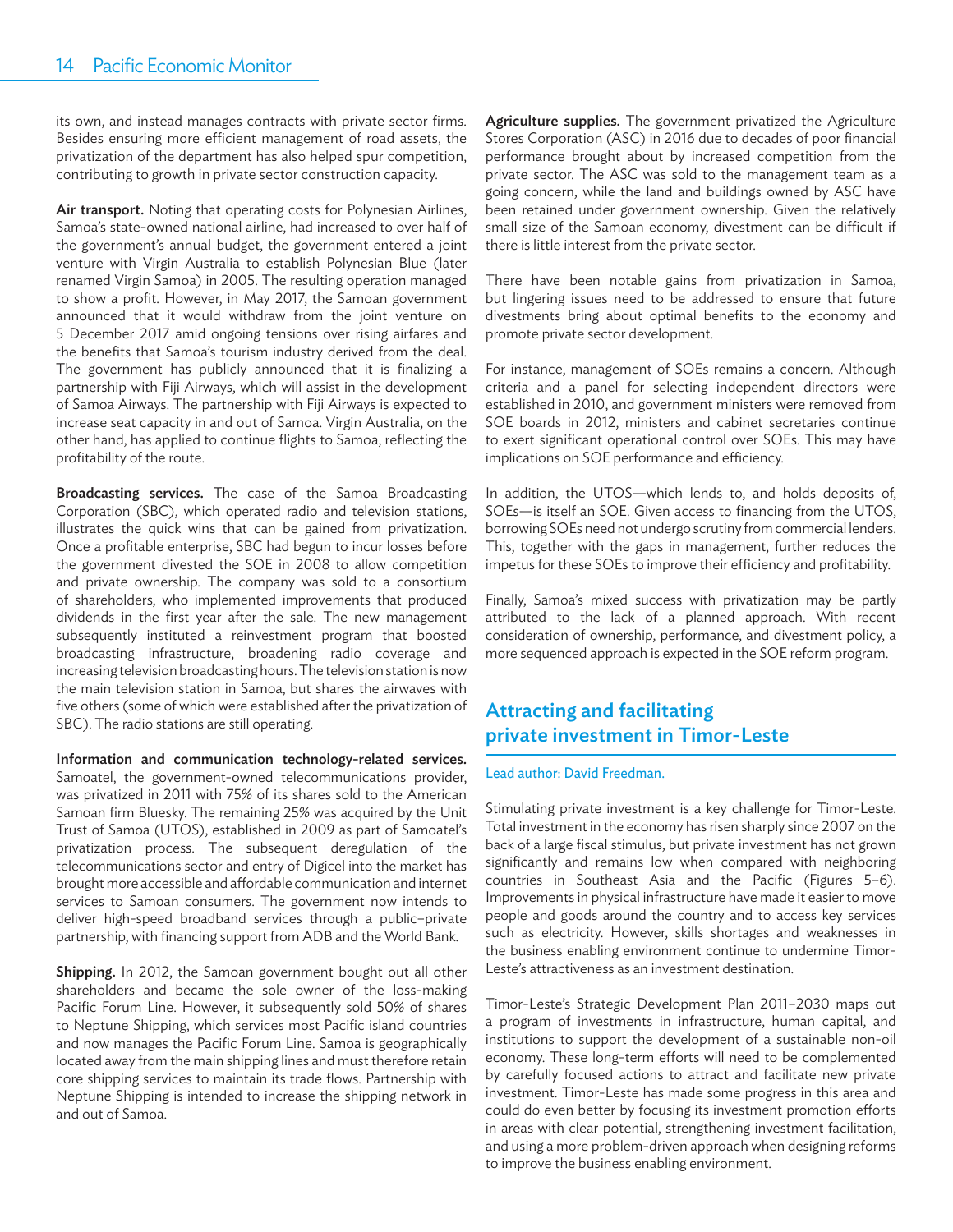

#### Figure 5: Private and Public Investment in Timor-Leste, % of non-oil GDP

Source: World Bank. World Development Indicators online database.

#### THE LEGAL AND POLICY FRAMEWORK FOR PRIVATE INVESTMENT

Timor-Leste has relatively few restrictions on foreign investment and has offered a range of incentives to stimulate investment. In 2008, corporate and personal tax rates were reduced from 30% to 10%, which compares with an average corporate tax rate of 22.7% in the ASEAN region (Figure 7). Import tariffs were also reduced from 12.4% to 5.1%, which is low when compared to the tariffs applied by some other ASEAN members and may have dampened the incentives for investment in import substituting production.



Figure 6: Private and Public Investment, % of non-oil GDP (Timor-Leste vs. Comparator Countries, 2014)



The 2011 Private Investment Law gave qualified domestic and foreign investors the opportunity to apply for an Investment Certificate that would grant additional incentives including income tax holidays and exemptions from import duties and sales taxes. The certification process was administered by Timor-Leste's investment promotion agency, and significant staff resources were devoted to screening and reviewing investor applications. However, an analysis of approvals between 2007 and 2016 suggests that many investments were either not completed or did not deliver the expected level of investment (Figure 8). This raises questions about the purpose and value addition of the certification process.



BRU = Brunei Darussalam, CAM = Cambodia, INO = Indonesia, LAO = Lao People's Democratic Republic, MAL = Malaysia, MYA = Myanmar, PHI = Philippines, SIN = Singapore, THA = Thailand, TIM = Timor-Leste, VIE = Viet Nam.

Source: World Bank. World Development Indicators online database.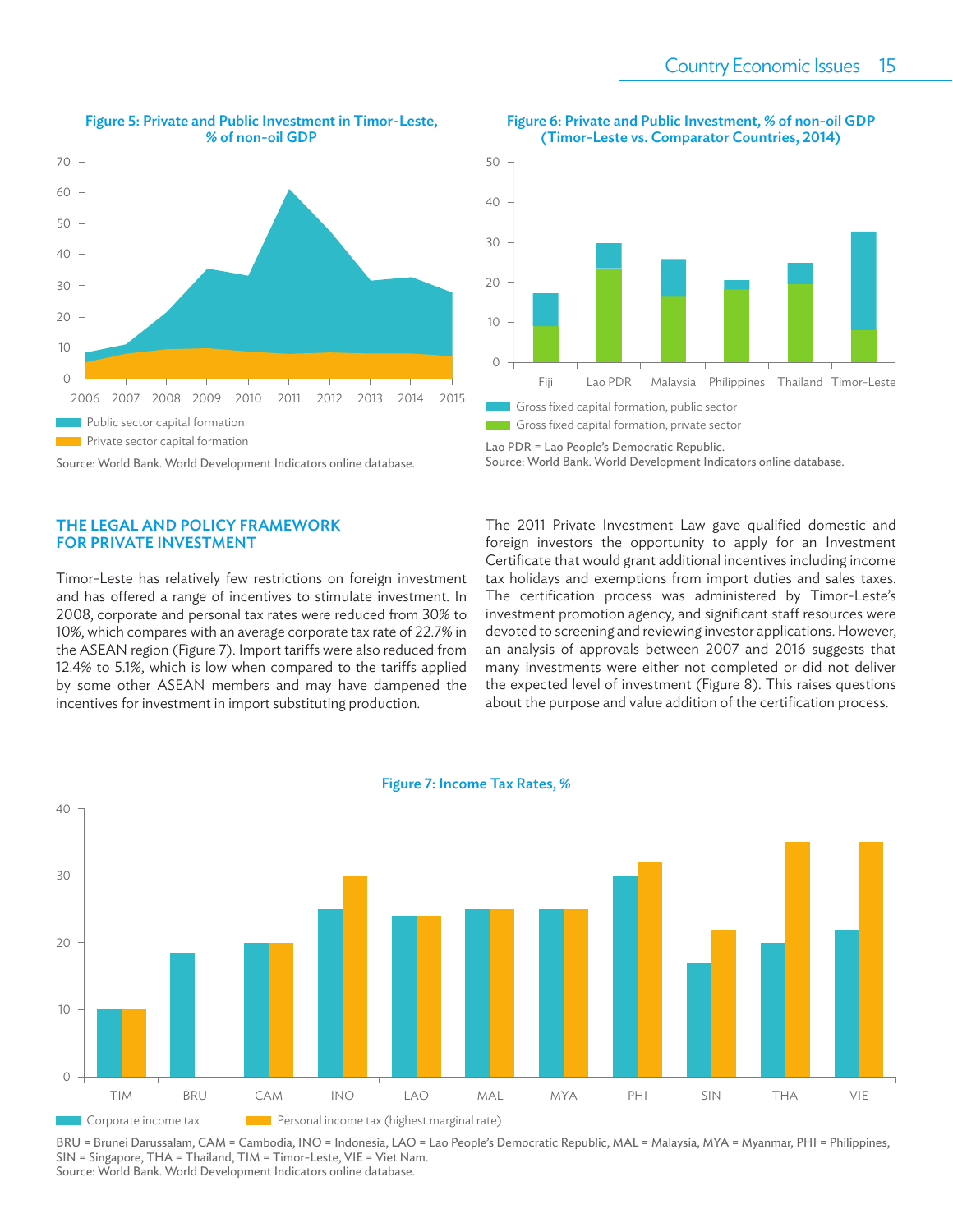

#### Figure 8: Investment Certificates vs. Actual Foreign Direct Investment Inflows in Timor-Leste (\$ million, cumulative)

A range of reforms has been implemented since 2015 to strengthen investment promotion and facilitation. Timor-Leste's investment promotion agency has been restructured and new staff have been recruited using transparent and competitive selection processes. The revamped agency has led several high-profile initiatives including publication of Timor-Leste's first investment guide and organization of investor conferences in Dili, Australia, and Singapore.

In 2017, a new private investment law was approved. The new law retains many of the features of the 2011 Private Investment Law. Investments with more than 25% foreign ownership are classified as foreign investment but the law does not restrict the sectors that are open to foreign investment. Other laws and regulations, including licensing procedures, do restrict the scope of activities of national and foreign investors, and the investment promotion agency is now tasked with maintaining a consolidated list of these restrictions.

Under the new law, Investment Certificates have been replaced by a new Declaration of Benefits available for investors in sectors that are seen as a priority for non-oil growth—agriculture, fisheries, forestry, manufacturing, hospitality, and tourism. Investors who successfully apply for a Declaration of Benefits will receive a similar package of benefits as investors who received certificates. This includes income tax holidays of 5–10 years, import duty and service tax exemptions, and a minimum of five work permits for skilled foreign workers.

Many important aspects of the new regime, including the eligibility criteria for investors seeking a Declaration of Benefits and the process for reviewing investor applications, will be defined through supplementary regulations that are yet to be promulgated. Streamlining the regulations for issuance of declarations of benefits should enable the investment promotion agency to focus on core activities.

#### STRENGTHENING INVESTMENT PROMOTION

Successful investment promotion relies on effective communication with prospective investors. Timor-Leste has made progress in this area since 2015 and now has a strong foundation to build on. Ensuring that investors can readily access comprehensive information about the legal and regulatory requirements for doing business is a crucial first step. Increasing the breadth and depth of information available through the investment promotion agency's website is an immediate priority.

Proactive efforts to identify and attract investors can have a large impact if they are realistic and well-targeted. There is strong potential in all priority sectors, but in many cases the underlying policy frameworks and sector plans are still being developed or reviewed. Promotional efforts should be focused on priority sectors where a clear policy and regulatory framework for private investment is already in place, such as tourism.

#### IMPROVING INVESTMENT FACILITATION

While some investors who received certificates did not complete their investment, there is also an unknown number of prospective investors who have did not invest due to actual or perceived difficulties in establishing and operating a business in Timor-Leste. Improvements in investment facilitation can help address both of these problems by making the process for establishing a new business easier and more transparent.

In Timor-Leste's case, there would be significant benefits to adopting a "whole-of-government" approach to investment facilitation. At the policy level, this would require a high-level commitment to strengthen facilitation with a clear message that all government agencies must help to facilitate legitimate private investments.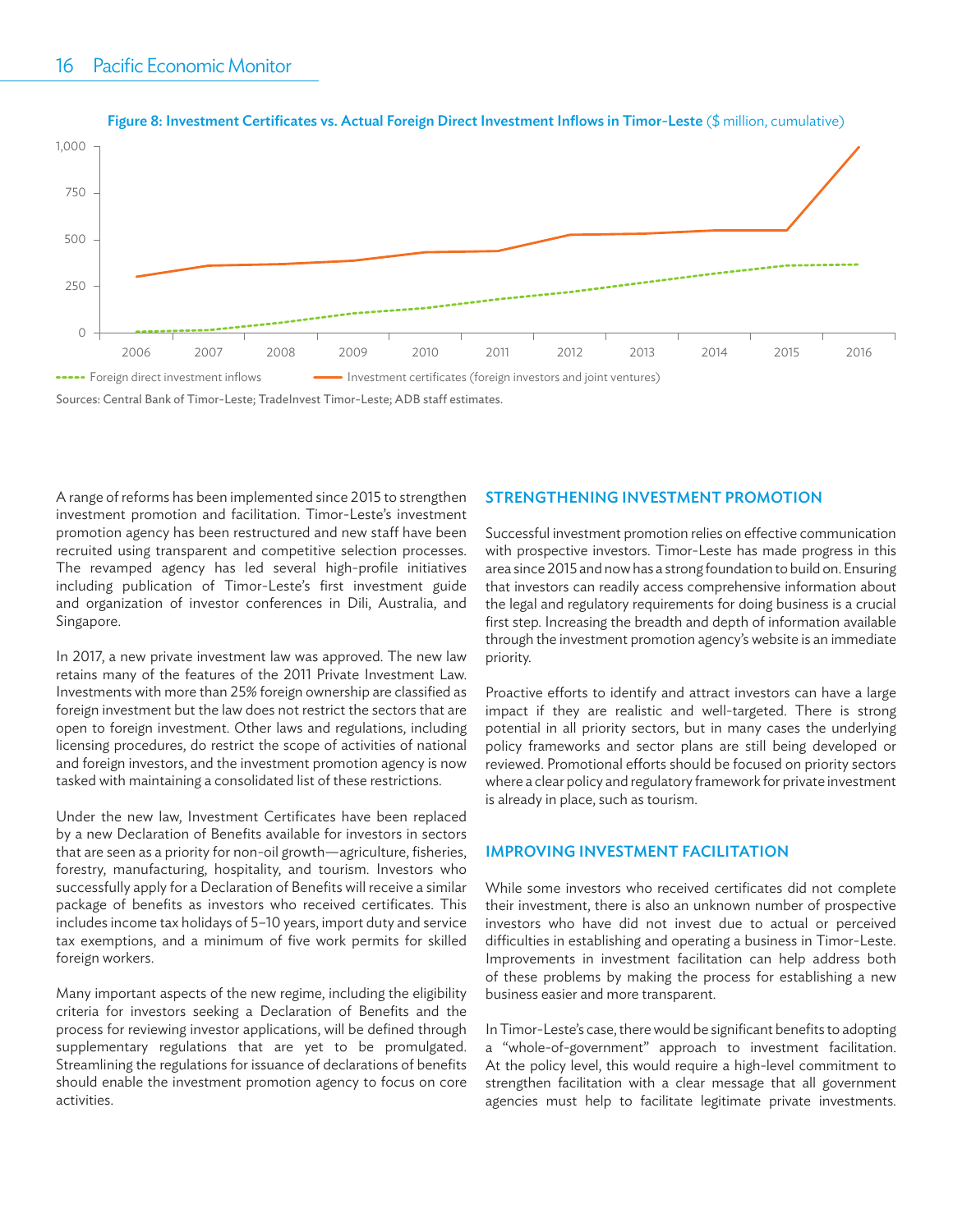This high-level commitment could be operationalized through an intergovernmental mechanism for regularly reviewing problems that investors have encountered—e.g., in securing a license or approval needed to start their business—and identifying follow-up actions to resolve the problems. Regular intergovernmental meetings to review problems as they arise and to check on implementation of agreed follow-up actions would give investors the confidence that problems will be resolved and that they can avoid long delays and unnecessary frustrations.

#### LINKING INVESTMENT FACILITATION TO BUSINESS REFORM

Adopting a formal mechanism for whole-of-government investment facilitation would help generate a steady flow of information about the constraints that businesses in Timor-Leste face during establishment and operations. This is especially important in the case of pioneer investors planning to enter a sector that is thought to have broader potential.

Information collected through the facilitation process could be used as input into a more problem-driven approach to designing and implementing reforms to support economic diversification. This could include clarification and streamlining of general regulatory procedures such as taxation, environmental licensing and work permits, and sector specific issues such as licensing. Linking the prioritization of reforms to a steady flow of information about the challenges that businesses face during their establishment and operations would help to ensure that efforts to improve the business enabling environment are well-targeted and would complement the longer-term efforts to improve Timor-Leste's infrastructure, human capital, and institutions.

#### References:

ADB. 2003. *Asian Road Funds and Road Maintenance: An Asian Perspective.* Manila.

———. 2012a. *PNG Critical Development Constraints Report.* Manila.

———. 2012b. *Finding Balance: Benchmarking the Performance of State-Owned Enterprises in Papua New Guinea.* Manila

———. 2013. *Issues in Road Maintenance. 2013 Annual Evaluation Review.* Linked Document E. www.adb.org/sites/ default/files/linked-documents/Issues-Road-Maintenance.pdf

———. 2016. *Sustainable Transport Infrastructure Improvement Program: Report and Recommendation of the President.* Manila.

**Canada Pacific Consultancy Services (CPCS). 2011. Review of** *Domestic Shipping Rates.* Ottawa, Canada.

CPCS Transcom. 2011. *Cost-Benefi t Analysis of Proposed Small Craft Safety Act.* Working Paper 44. Ottawa, Canada.

Estigarribia, L. and R. Rajah. 2017. *Coordination: Key to Make*  Pacific Infrastructure Sustainable. Asian Development Blog. https://blogs.adb.org/blog/coordination-key-make-pacificinfrastructure-sustainable

Government of PNG. 2010a. *PNG Development Strategic Plan 2010–2030.* Port Moresby.

———. 2010b. *Papua New Guinea Road Safety Review: Discussion Paper.* National Roads Safety Council. Port Moresby.

———. 2012. *PNG Road Statistics database.* Department of Works. Port Moresby.

———. 2013. *National Transport Strategy.* Vol 3. Department of Transport. Port Moresby

Government of Vanuatu. 2015. *Vanuatu Infrastructure Strategic Investment Plan 2015–2024.* Port Vila: Government of the Republic of Vanuatu and Pacific Region Infrastructure Facility.

Harral, C., G. Smith, W. Patterson, and C. Queiroz. 2011. *Maintaining Road Assets.* Washington, DC.

Pryke, J., and M. Dornan. 2016. Vanuatu's Neglected International Airport. Lowy Institute for International Policy. www.lowyinstitute.org/the-interpreter/vanuatus-neglectedinternational-airport

Wessel, D., and P. Olson. 2017. *The Case for Spending More on Infrastructure Maintenance.* Washington, DC: Brookings. www.brookings.edu/blog/up-front/2017/01/31/the-case-forspending-more-on-infrastructure-maintenance/

World Bank. 1988. *Road Deterioration in Developing Countries: Causes and Remedies.* Washington, DC.

 $-$ . 2014. *Doing Business 2014: Regional Asia Pacific Islands.* Washington, DC.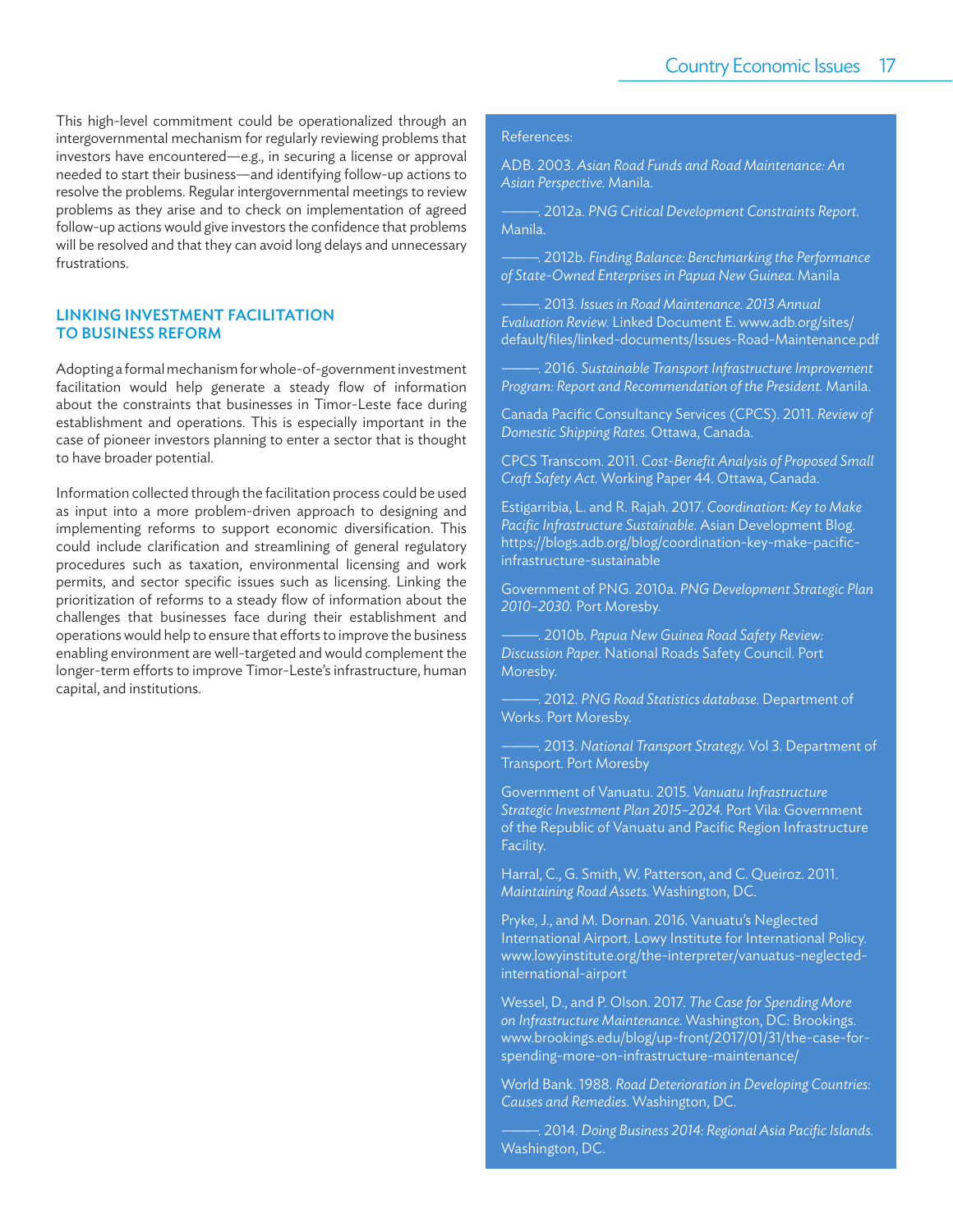Geographic remoteness and dispersion present perennial challenges to the efficient transport of people and goods across the Pacific. Among island economies separated by a vast ocean, maritime transport and trade are crucial to strengthening linkages within countries and islands, as well as with the rest of the global community. More efficient maritime transport requires investments in both physical infrastructure such as ports, *connector roads, and harbor facilities, and soft infrastructure such as trade policy and customs reforms. A comprehensive approach to developing both types of infrastructure should help Pacific economies unlock greater benefits from international trade.* 

*In cases where market outcomes cannot support minimum access, second-best approaches may be necessary to extend service delivery, even to the most remote island communities.*

*The policy briefs featured in this issue discuss the importance of sound policies, innovative service delivery, and sustainable infrastructure*  investments in enhancing connectivity in the Pacific.

# Timor-Leste: Improving connectivity through trade policy

#### Introduction

Situated at the crossroads between Southeast Asia and the Pacific, the island of Timor has a long history of maritime trade with Southeast Asia, East Asia, and Europe. Deepening trade and investment linkages are also an important part of Timor-Leste's strategy for growing and diversifying its economy. Since achieving independence in 2002, Timor-Leste has been committed to joining the Association of Southeast Asian Nations (ASEAN) and the ASEAN Economic Community. The country has also begun the process for joining the World Trade Organization (WTO); it was granted WTO observer status in December 2016 and is preparing to negotiate for accession to full membership.

Joining ASEAN and the WTO will be important milestones in Timor-Leste's development. Achieving membership of the two organizations will require Timor-Leste to make binding commitments in a range of areas, including trade policy and intellectual property rights. In exchange for these commitments, Timor-Leste will gain secure access to export markets, and impartial and rules-based mechanisms to settle trade disputes. However, the accession processes will not directly address some of the key constraints to economic diversification in Timor-Leste and there is a risk that accession will strain public sector capacity at a time when the country is still transitioning from fragility to resilience.

This policy brief considers how trade integration and investments in connectivity can help Timor-Leste to achieve its goal of sustainable and inclusive development. Section 2 compares Timor-Leste's trade policies with those of other small island countries and shows how the country's policies, institutions, and actual trade flows have evolved during the past 10 years. Section 3 summarizes the key requirements for ASEAN and WTO membership, and outlines some of the policy changes that Timor-Leste will need to implement to meet these requirements. Section 4 reviews previous analysis on supply-side constraints to increasing Timor-Leste's non-oil exports and assesses progress in easing these constraints. Section 5 ends with some brief conclusions.

#### Trade policies and flows

Trade policies. Timor-Leste qualifies for preferential access to a range of developed economy markets through the generalized system of preferences (GSP) for least developed countries (LDCs). This includes access to the GSP schemes of Australia, Japan, and New Zealand, and the European Union's Everything but Arms scheme for LDCs. These schemes do not require Timor-Leste to grant reciprocal access to its own market.

Since achieving independence, Timor-Leste has adopted liberal trade policies. There are minimal nontariff barriers, and no formal quantitative restrictions on merchandise trade. During 2002–2008, a uniform tariff of 6% was applied to all goods imports with additional excises on tobacco, alcohol, and a limited number of luxury goods. A sales tax of 6.0% was levied on the value of imported goods (including duty and any excises), resulting in an effective tax on imports of at least 12.4% of the import value.

In 2008, the ad valorem tariff and sales tax rates were reduced to 2.5% each, and some excises were eliminated. The cumulative effect of these changes was to reduce the minimum effective tax on imports from 12.4% of the import value to 5.1%. This is relatively low compared with the import tariffs that ASEAN members levy on non-ASEAN members, or that some other small island economies apply to countries qualifying for "most favored nation" treatment under the WTO rules (Figure 1). (This requires countries to extend trade benefits to all their WTO trading partners equally, although some exceptions—such as GSPs and free trade agreements—are allowed.) Trade in services has also been relatively liberal, with few explicit restrictions on provision of services by foreign businesses.

Timor-Leste is currently implementing an ambitious program to reform and modernize its customs administration and border management. Upgraded border facilities have been built at the main border crossing points with Indonesia, and in 2016, the government approved an updated customs procedures code supporting the consolidation, simplification, and automation of customs procedures. Approval of the updated code has been followed by the launching of a new IT platform for customs in 2017, and a government resolution to restructure the customs administration as a semiautonomous agency to improve efficiency.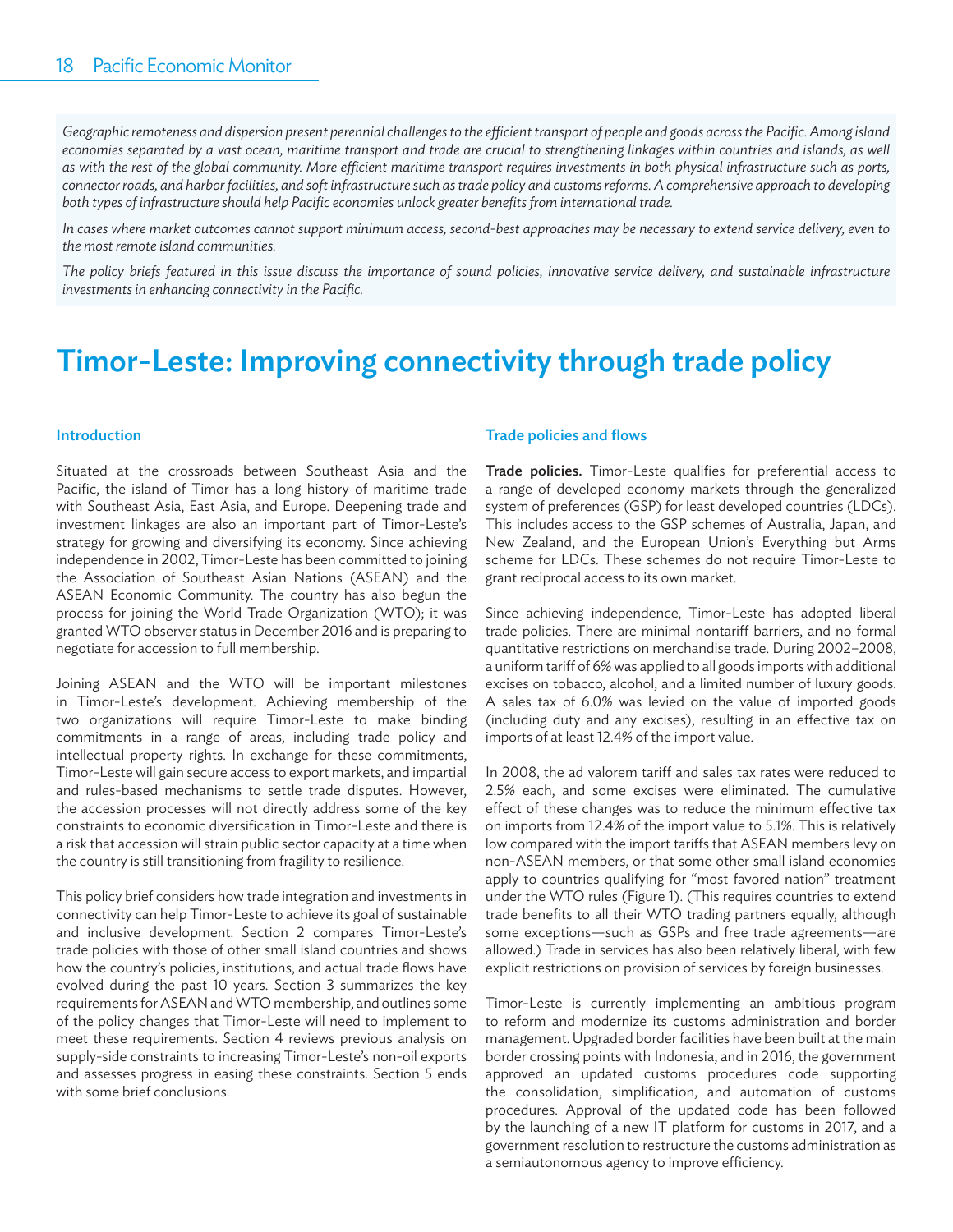

Figure 1: "Most Favored Nation" Import Tariffs of Selected Countries



Customs modernization will lay the foundation for more efficient trade facilitation and the eventual development of a national single window for cross-border trade. Strengthening quarantine functions is an immediate priority, and work is already under way to update the policy and legal framework and strengthen capacity. Despite these positive steps, cross-country surveys suggest that Timor-Leste is still at a relatively early stage in strengthening trade facilitation and lags behind most other ASEAN members (ESCAP 2015). A national trade facilitation committee has been established to coordinate trade-related reforms, but further work is needed to operationalize the committee and develop a prioritized work program.

Trade flows. Timor-Leste's trade in goods and services has grown significantly since independence. However, as Figures 2-3 show, most of this growth has been driven by a surge in imports that is linked to increases in public spending. The rise in overall imports was accompanied by growth in imports from the ASEAN region in particular (Figure 4).

Despite recent trade growth, Timor-Leste's trade openness, as measured by the ratio of imports and exports to non-oil GDP, is not exceptional considering its income level and population (Figure 5), while the country's low level of exports is somewhat unusual (Figure 6).<sup>1</sup> Supply-side constraints are the main cause of slow export growth. However, efforts to promote exports must also contend with the recent appreciation of Timor-Leste's real exchange rate.

Timor-Leste uses the US dollar as its official currency, and a strong dollar has contributed to a 26.2% appreciation of Timor-Leste's trade weighted real effective exchange rate since March 2013 (Figure 7). An alternative measure of exchange rate competitiveness—the Whopper® index—provides additional evidence that dollarization is placing Timor-Leste at a competitive disadvantage vis-a-vis some of the neighboring economies in Southeast Asia (Figure 8).



Figure 3: Timor-Leste's Services Trade (\$ million)



Source: Central Bank of Timor-Leste.



ASEAN = Association of Southeast Asian Nations. Source: Timor-Leste trade statistics, various years.

### Figure 4: Timor-Leste's Imports, by Country (\$ million)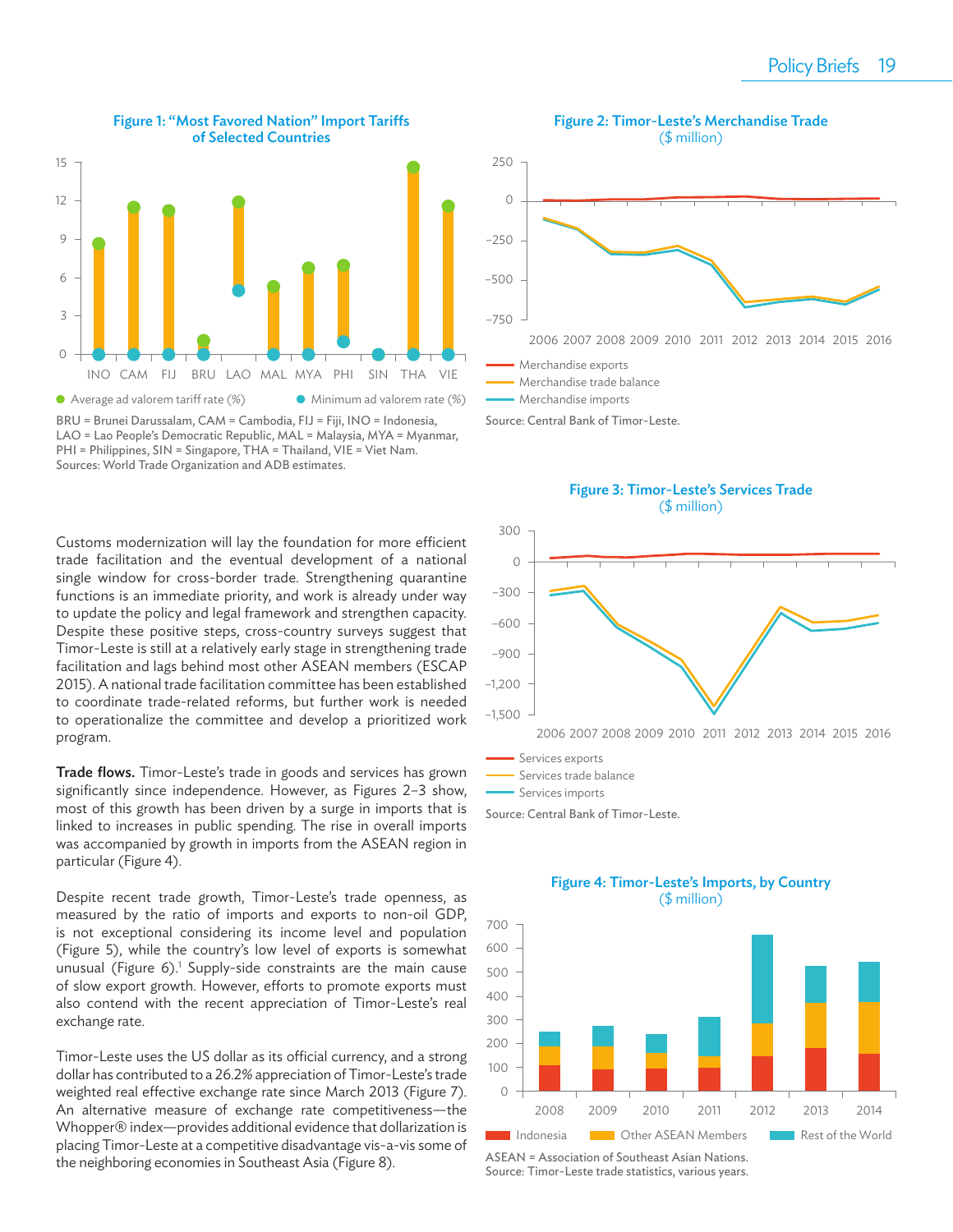#### Figure 5: Trade Openness vs. per Capita Income



GDP = gross domestic product.

Sources: World Development Indicators; Timor-Leste National Accounts 2010–2015.





#### Accession to ASEAN and the WTO

Accession to ASEAN and the WTO will lead to changes in Timor-Leste's trade policies and market access. The broad requirements for ASEAN and WTO membership are discussed in more detail below. However, it is important to note that the precise policy changes that Timor-Leste will need to implement, and the time frames for implementation, will not be certain until negotiations with the existing members of each grouping have concluded. This means that it will be important for Timor-Leste to have a clear sense of its own priorities before beginning to negotiate the terms of its accession.

As a WTO member, Timor-Leste will need to comply with a core set of agreements regulating the trade in goods, trade in services, and trade-related intellectual property. However, as a Least Developed Country (LDC), Timor-Leste will benefit from special conditions for WTO accession that were agreed by WTO members in 2012. These conditions reduce the market access requirements for acceding members and allow for additional flexibility through transition periods following accession.2





● Countries with population of less than 5 million ● Timor-Leste

GDP = gross domestic product.

150

Sources: World Development Indicators; Timor-Leste National Accounts 2010–2015.



Figure 8: The Whopper® Index

Sources: Burger King; International Monetary Fund; State Bank of Vietnam; ADB estimates.

Joining ASEAN and the ASEAN Economic Community will require Timor-Leste to sign agreements on trade in goods and services that use the standards and mechanisms established through the WTO but aim for deeper levels of integration. The ASEAN Economic Community also extends into areas not covered by the WTO, including investment and labor mobility. A full discussion of the legal instruments and accession processes for the WTO and ASEAN is beyond the scope of this briefing, but key points relating to trade in goods and services are discussed below.

For trade in goods, both ASEAN and WTO membership will require Timor-Leste to forswear the use of quantitative restrictions and nontariff barriers, and make binding commitments on future tariff policies. For the WTO, Timor-Leste will commit to maintaining its import tariffs at or below an agreed schedule of "bound rates."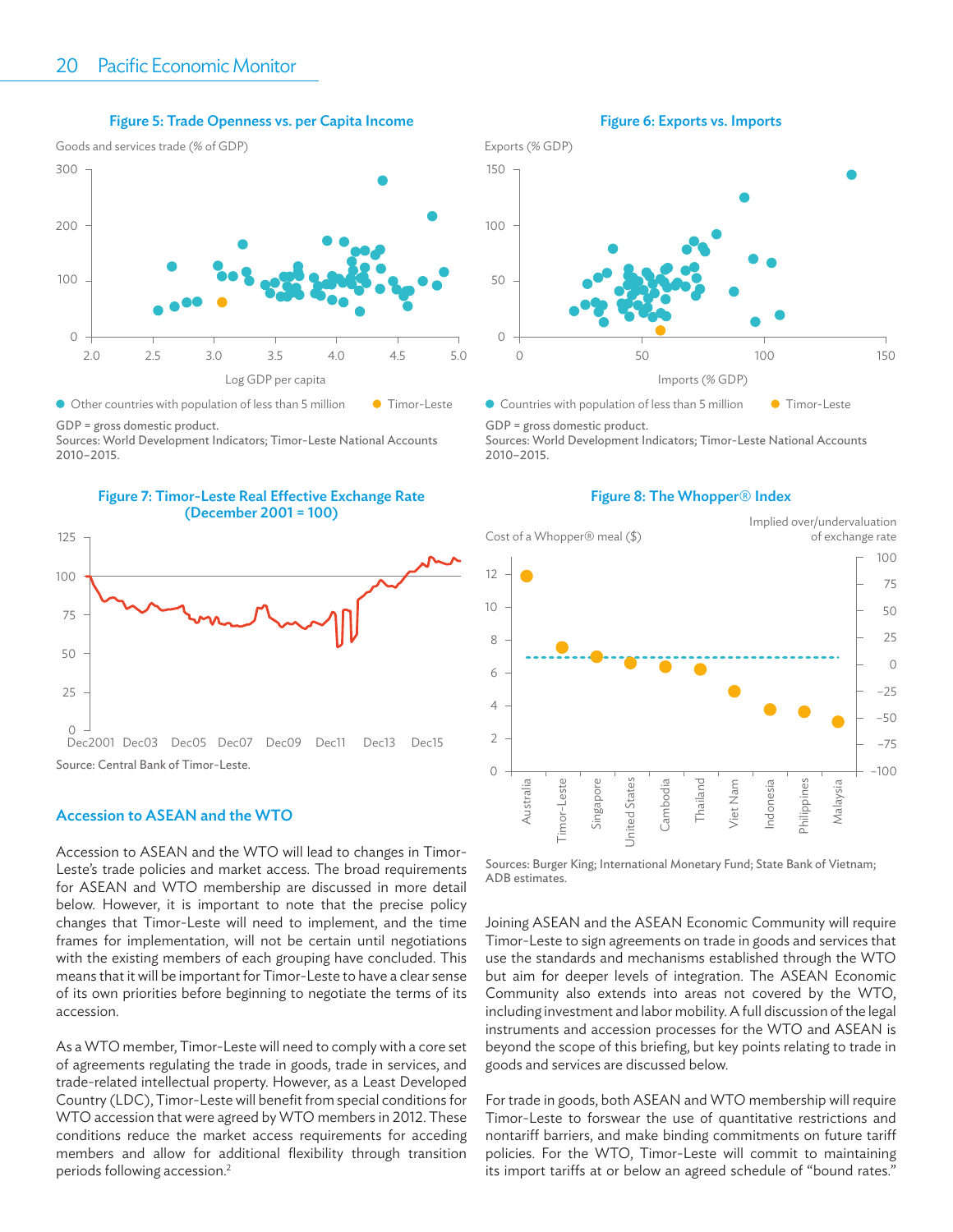Since Timor-Leste is an LDC, the requirements for average bound rates will be far above the current import tariff of 5.1%. While the bound rates for specific tariff lines can vary, in practice it seems likely that little or no immediate reduction in import tariffs will be required. For ASEAN, Timor-Leste will have to negotiate the time frame for eliminating tariffs on imports from other ASEAN members, and any exclusions for goods where tariff liberalization will not be required. Timor-Leste will also need to implement ASEAN and WTO standards for sanitary and phytosanitary protocols, customs valuation, and trade facilitation.

For trade in services, Timor-Leste will need to negotiate with interested WTO members on which of the 160 subsectors that are defined in the General Agreement on Trade in Services will be assigned for "national treatment" (i.e., equivalent treatment of domestic and foreign service providers) but will not be required to provide more extensive national treatment than the WTO's current LDC members. In the case of ASEAN, Timor-Leste will probably be required to match the commitments that ASEAN members have made to each other through the ASEAN Framework Agreement on Services. This includes liberalization of trade in business and professional services, construction, distribution, telecommunications, tourism, and maritime transport services.

Accession to ASEAN and the WTO will provide Timor-Leste with a range of benefits. As a WTO member, Timor-Leste would retain any preferential market access received through generalized system of preferences programs, and access the markets of all WTO members on a "most favored nation" basis. As an ASEAN member, Timor-Leste would have tariff -free access to the markets of the other ASEAN members, and could also negotiate for accession to the free trade agreements that ASEAN members have signed with Australia, the People's Republic of China, India, Japan, the Republic of Korea, and New Zealand. Besides securing and enhancing Timor-Leste's access to export markets, accession should also support improvements in Timor-Leste's policies and institutions for managing trade. WTO membership would allow access to impartial, rules-based mechanisms for trade dispute resolution.

Improved market access, better trade institutions, and increased confidence that policies will be maintained may help to stimulate private investment and increase competition. However, neither ASEAN nor WTO accession will directly address many of the supply-side constraints that have impeded the development of Timor-Leste's exports since independence. A selection of these constraints are discussed in the following section.

#### Tackling supply-side constraints

LDCs such as Timor-Leste typically need to address a wide range of issues in order to meet the requirements for WTO membership and make the most of the resulting opportunities. The Diagnostic Trade Integration Studies (DTIS) carried out through the Enhanced Integration Fund are one way of identifying and prioritizing the reforms, investments, and capacity development needed to strengthen trade. If done well, these studies can help to ensure that there is a consensus on priorities and that reform initiatives are well coordinated.

A DTIS for Timor-Leste was completed in 2010, well before the country applied for ASEAN or WTO membership (World Bank 2011). In addition to trade policy, the study considered supply-side constraints to export growth including transport connectivity, labor costs, the availability of skilled labor, financial sector development, and aspects of the business enabling environment such as business registration and contract enforcement. The study also featured more in-depth analyses of (i) the agriculture sector, which was identified as the main channel for increasing non-oil merchandise exports in the short term, and (ii) the value chains for production and processing of coffee, mung beans, and cattle. Of these, coffee was chosen because it showed the greatest potential for export growth and poverty reduction, while mung beans and cattle were selected as value chains with a recent history of production for export (mung beans) or an existing base of production and exports that could be expanded (livestock).

There has been solid progress in addressing some of the issues identified in the 2010 study. The road corridors linking Dili to Batugade, and to Gleno and Ermera, were identified as top priorities for agricultural trade, and upgrades of both roads are now close to completion. Work on other national road links is also progressing well. A new port is being developed close to Dili that will provide ample capacity for containerized cargo shipping and new airports in Oecusse and Suai have also been developed. However, much work remains to be done to improve transport connectivity. The 2015 rural roads master plan reported that around 60% of core rural roads are in poor or very poor condition. Of these, many are in the coffee producing regions that were identified as a priority for rural road repairs in the 2010 DTIS.

Progress in stimulating smallholder agricultural production or facilitating larger-scale private investments has also been very slow. A 2005 study identified around 12,000 hectares of old coffee plantations, and 14,000 hectares of forestry plantations that passed into state ownership in 1999 but were not in productive use (Nixon 2005). In some cases, this land is occupied or claimed by smallholder families and other private interests. Clarifying the land tenure for these parcels, and creating a supporting framework for bringing the land back into productive use, were identified as priorities in the 2010 DTIS. Progress has been limited, but the recent approval of a package of land laws and the ongoing rollout of a national cadastral survey should create the necessary preconditions for bringing old plantations back into production.

Despite significant development partner support for agricultural development programs in Timor-Leste, most of the DTIS recommendations to develop the coffee sector are yet to be fully implemented, and programs to develop the mung bean and livestock value chains are still at an early stage. Although there has been some good progress, cross-cutting constraints to the development of agricultural exports—including limited capacity for sanitary and phytosanitary inspection and certification, and weaknesses in the public extension system—still need to be addressed. The experience in the agriculture sector highlights the importance of maintaining close coordination between and among the government, development partners, and private sector stakeholders during the planning and implementation of programs to develop export sectors. This can be especially challenging for sectors or products where private production is still in its early stages, but is no less important.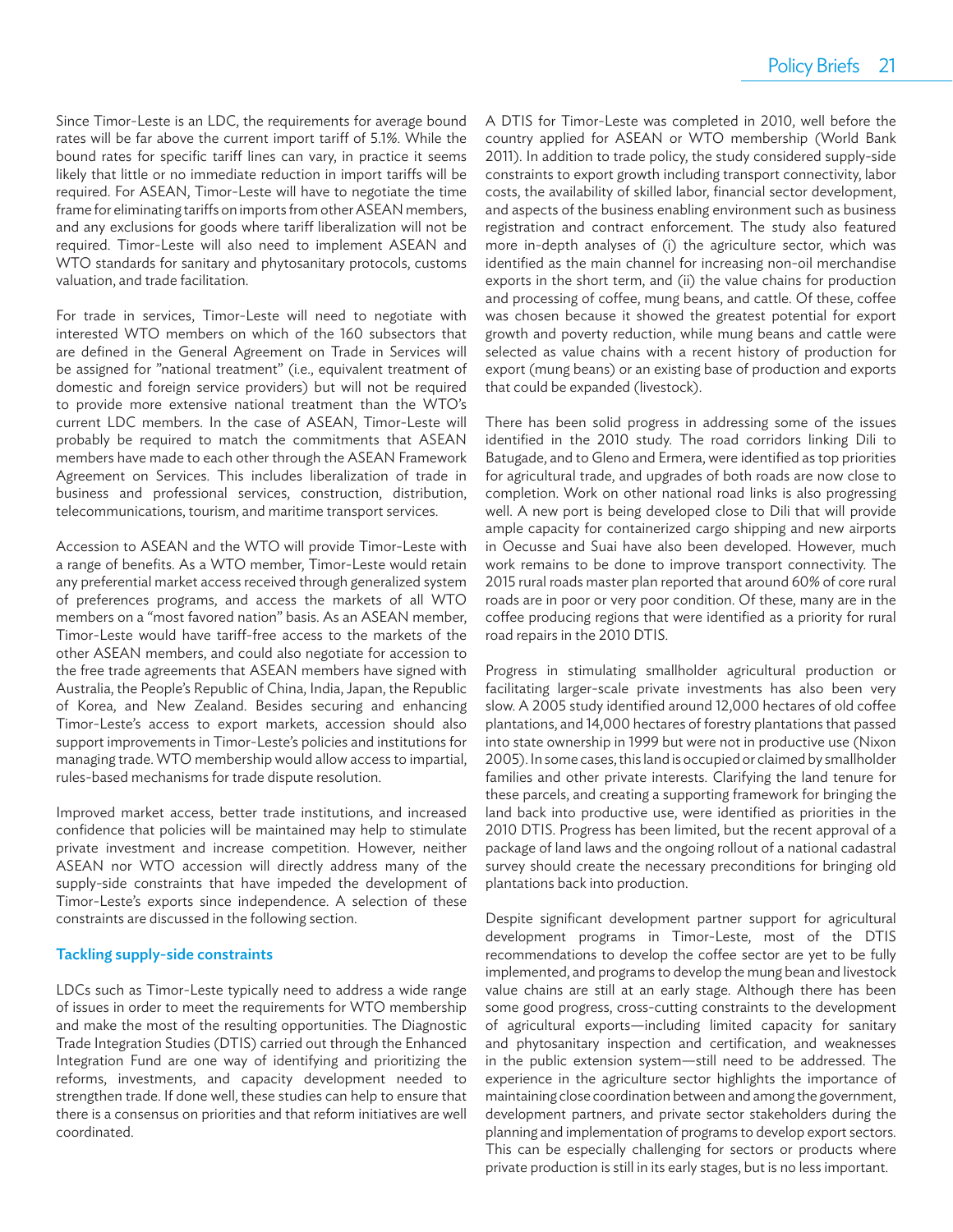#### 22-Pacific Economic Monitor

Agriculture and agroforestry continue to have great potential for export growth and poverty reduction. However, an updated assessment of trade potential would also have to consider other primary products such as fisheries, aquaculture, and minerals; manufactured products such as cement; and services such as tourism. The potential for development of these sectors is clear, but there are still significant gaps in sector policy and regulatory frameworks. There is also a need to develop realistic strategies to develop these sectors that center on addressing sector-specific constraints to increased private investment.

#### **Conclusion**

Timor-Leste provides an interesting case study on the limits of liberal trade policies. While there is no reason to think that protectionist policies (e.g., high tariff and nontariff barriers) would have been more effective in stimulating sustainable economic growth, it is also clear that low trade barriers and preferential access to major export markets have not been sufficient to spur development of the country's export sectors since 2002. Although Timor-Leste's limited export capacity makes it an outlier, other LDCs and fragile and conflicted states face similar challenges in completing the investments and reforms needed to catalyze export growth and take advantage of the market access provided by multilateral trade agreements.

Membership in ASEAN and the WTO is a sensible objective for Timor-Leste, but careful strategic planning will be needed to define the country's negotiating objectives and make the most of the opportunities that come with membership. The WTO's provisions for LDCs mean that Timor-Leste should retain significant flexibility in its tariff policies after completing the accession process. While the specific conditions for accession will be negotiated with other WTO members, it is already clear that many of the key constraints to expanding non-oil exports fall outside the scope of the WTO and ASEAN accession processes. This means that it is important to recognize that (i) WTO and ASEAN accession will be a long-term undertaking, and (ii) there will be an ongoing need to build capacity for policy analysis and the design and implementation of traderelated initiatives.

Updating the 2010 DTIS is one approach that the Government of Timor-Leste could use to develop a carefully prioritized and sequenced program to strengthen trade competitiveness. However, the government and its partners may be able to achieve similar results through a more streamlined process drawing on the extensive analyses of trade policy, the business enabling environment, and specific sectors and value chains that are under way or have recently been completed. In either case, it will be important to use inclusive and participatory approaches, where possible, to ensure transparency and support the development of a strong consensus on the prioritization and sequencing of reform initiatives.

#### Lead author: David Freedman.

#### Endnotes:

- 1 Petroleum sales from the Joint Production and Development Area that Timor-Leste shares with Australia are not included in the export figures. Petroleum production is currently forecast to end in 2021.
- <sup>2</sup> For agricultural products, acceding LDC members are required to bind 100% of their tariff lines, with an overall average bound tariff rate of 50%. For non-agricultural products, acceding LDC members can choose between binding 95% of their tariff lines, with an average bound rate of 35% or binding a higher proportion of their tariff lines with a commensurate increase in the average bound rate. For services, WTO members have recognized that LDCs face difficulties in implementing national treatment and have stipulated that (i) acceding LDCs will not be required to offer service market access beyond that offered by existing LDC members; (ii) LDCs will be able to determine their own priorities for service trade liberalization; and (iii) LDCs will be offered technical assistance to implement any regulatory changes and capacity development programs needed to implement national treatment.

#### References:

ESCAP. 2015. *Trade Facilitation and Paperless Trade. State of*  Play and way forward for Asia and the Pacific. Bangkok.

Nixon, R. 2005. *Non-customary Primary Industry Land Survey: Landholdings and Management Considerations.* ARD/USAID East Timor Land Law Program report. Dili.

World Bank. 2011. *Timor-Leste Expanding Near-Term Agricultural Exports.* Washington, DC.

World Trade Organization. 2012. *Recommendations by the sub-committee on LDCs to the General Council to further strengthen, streamline, and operationalize the 2002 LDC accession guidelines.* Geneva.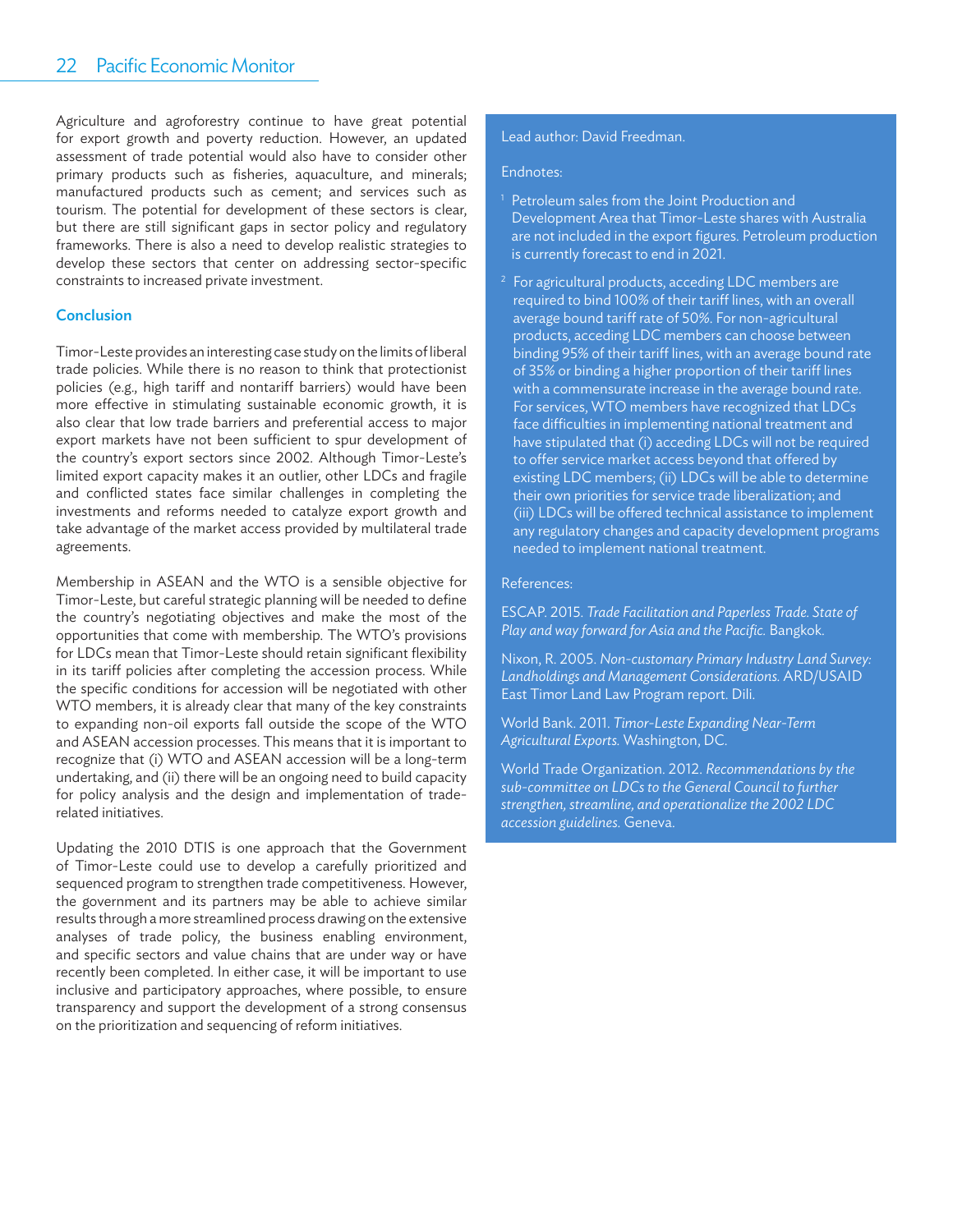# Pushing the boat out: Franchise shipping schemes in the Pacific

Most Pacific economies comprise small islands dispersed over large stretches of ocean. The distance between and among islands, and the limited land area and local capacity to host and maintain airports, point to shipping as the main means of moving people and goods, accessing essential services, and harnessing vital socioeconomic resources and opportunities. However, voyages to remote, outer islands involve travel through open waters, requiring large vessels that are expensive to operate. These operations are not commercially viable.

Remote island communities lack reliable maritime services and commonly pay high fees for ad hoc charter services. This limits access to social services and economic opportunities, which contributes to these communities' high rates of hardship and vulnerability, and exacerbates the impacts of disasters and climate change.

This policy brief examines ADB's recent efforts to bring shipping services to remote areas in Papua New Guinea (PNG) and Solomon Islands through franchise shipping schemes (FSSs). Although outcomes appear positive, the experiences of both countries provide important lessons for the design and implementation of similar arrangements in the future.

#### An overview of franchise shipping schemes

FSSs allow private operators to provide subsidized shipping services along specified routes that service remote areas. Such schemes directly open travel to these areas, and shift the risk from operators to governments.

In PNG and Solomon Islands, FSSs have been implemented through performance-based contracts (PBCs), which specify (i) vessel capacity and safety certification, (ii) areas and routes to be covered, (iii) locations and frequency of calls, (iv) mechanisms for monitoring (e.g., verifying calls, submitting voyage data, spot compliance audits), and (v) tariff structures for passengers and cargo. Bidders indicate the amount of subsidy they would require based on their operating costs and assumptions on average vessel load. Due to lack of data on these seldom-traveled routes, PBCs allow adjustments on subsidy payments early in the contract period as actual revenues and costs become known.

Although subsidies pose a fiscal burden on the government, payments under an FSS are expected to decrease over time as economic activity is stimulated and routes become commercially viable. The PBCs also allow contractors to retain any earnings in excess of what is needed to break even (with subsidies), providing an incentive to keep operating costs low and maximize revenues by attracting more passengers.

#### **Cases in the Pacific**

Papua New Guinea. In 2008, a community water transport project cofinanced by ADB and the OPEC Fund for International Development introduced the FSS concept in PNG. The next year saw four PBCs awarded (out of six routes put up for bid) that required a total of 5.2 million kina (about \$1.9 million) in subsidies.

The initial tender faced a number of difficulties, including a lack of qualified operators and viable vessels to ply the routes; a contract time frame (3 years) too short for bidders to secure financing and recoup any investments; and reluctance of potential operators to contract with the government. By 2011, only two routes remained operational: two PBCs had been terminated for nonperformance and retendering was unsuccessful.

However, the FSS saw improvements over time as the government became more experienced in implementation and contractors began to realize the benefits of participating in the scheme. By 2015, one route (the South Coast route in New Britain Province) no longer needed a subsidy and six other routes were operating under the FSS.

Despite the difficulties experienced during the tendering process, ADB analysis upon completion of the project showed that the FSS approach provides a model for governments to efficaciously meet their community services obligations. Even during the subsidy phase, costs per traffic unit (i.e., passenger or unit of cargo) under the scheme were well below those for government-provided services (adjusted to 2010 prices) such as the government trawler fleet deployed in the 1980s and the Border Development Authority fleet (Table 1). Costs for the FSS were also less volatile. In addition, the subsidy requirement per traffic unit of the FSS approach was only 21% of the cost of the government trawler fleet, and 13% of the cost for the Border Development Authority fleet.

#### Table 1: Cost per Passenger or Unit of Cargo in PNG (2010 kina)

| Route                              | <b>Minimum</b> | Maximum | <b>Range</b> |
|------------------------------------|----------------|---------|--------------|
| Successful FSS routes              | 145            | 254     | 109          |
| Government trawler fleet           | 926            | 1.446   | 520          |
| Border Development Authority Fleet | 1.081          | 2,801   | 1.720        |

FSS = franchise shipping scheme, PNG = Papua New Guinea. Source: ADB estimates.

Apart from the socioeconomic benefits to the serviced communities from affordable and regular maritime transport, government capacity to administer the FSS efficiently improved. This was evidenced by development of procedures to analyze potential routes, models to set rates and estimate subsidies, and templates for standard bidding documents and reports. Government staff were also trained to apply bidding and monitoring procedures.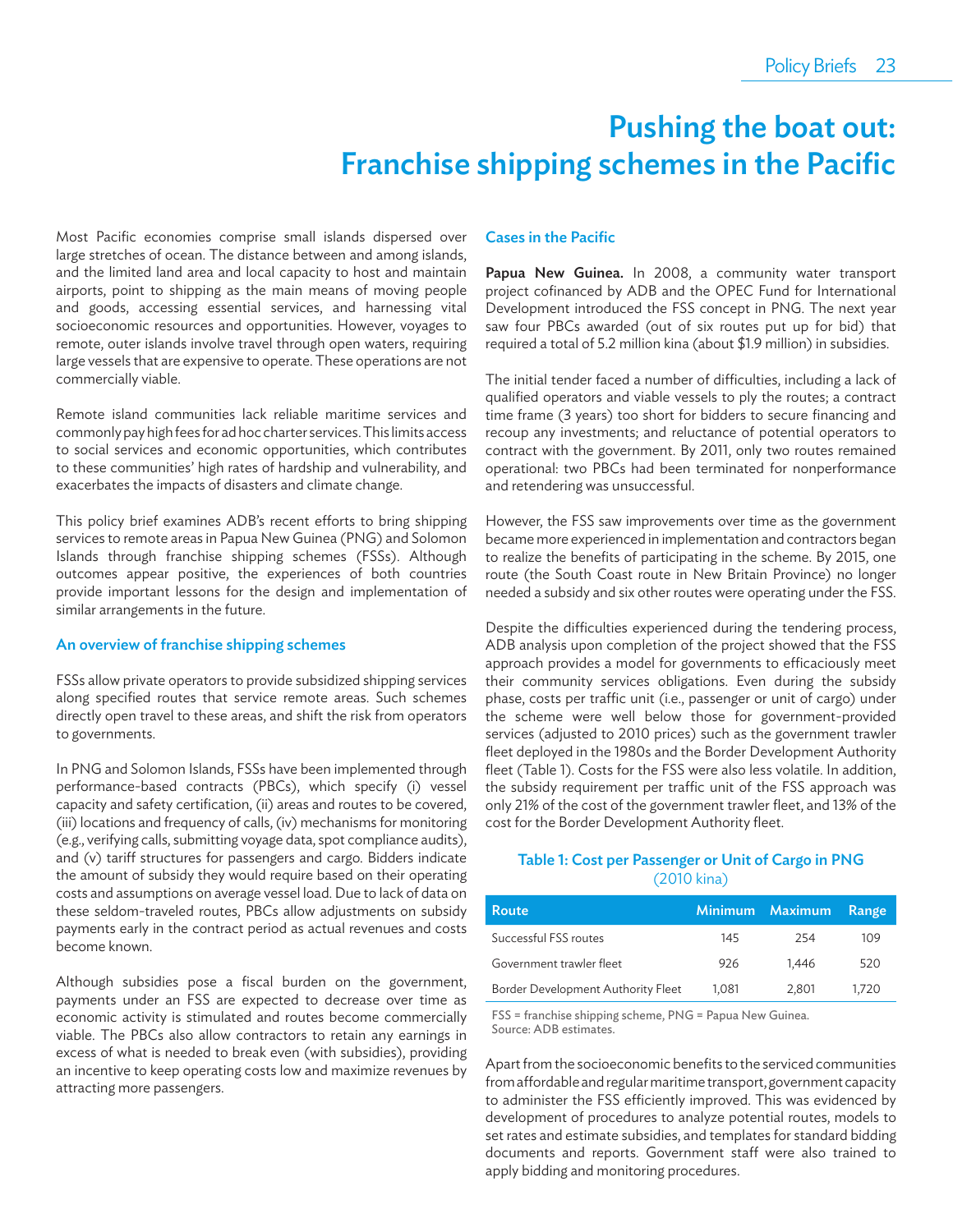Solomon Islands. In 2010, a domestic maritime sector support project, funded by ADB and the European Union, commenced using FSSs to service routes not covered by existing operators, to stimulate economic activity along those routes.

However, as in the case of PNG, there were difficulties in the initial tender because of operator nonperformance as well as delays in implementation due to absence of qualified bids. Further, the life of the contract was even shorter than those in PNG, only 2 years, due to government funding constraints. Five PBCs were awarded but vessels were damaged or changed hands during the life of the PBC, and by the end of the first year, four of the initial contracts had been terminated.

The terminated contracts were successfully retendered, and in 2013, all routes were operational and passenger traffic reached a high of 20,000 (Figure 1). This progress was derailed in 2014 as cyclone-related vessel damage resulted in the suspension of two routes and discontinuation of another. However, more routes were added and by 2015 seven routes were operational. Of these, three required lower subsidies. The direct income of voyages to the Temotu Outer Islands was observed to have increased, with the third voyage earning about double the income of the first two voyages. This was due to high inbound shipments of agricultural products back from the rural communities, suggesting growing confidence in the service and increased economic activity.

Delays from contract termination and retendering significantly limited FSS activity in 2016, but as of May 2017, five FSS routes were operational, and contracts had been awarded for the remaining three routes. The Solomon Islands government is hopeful that all routes will be operational this year.

Analysis of the 2010-2016 financial performance of Solomon Islands routes under the FSS showed that the profitability (based on income in excess of the subsidized breakeven point) of all the routes averaged 29.8% of total voyage costs.

#### Lessons learned

Pacific experiences with FSSs thus far show that subsidized services have been useful in providing maritime transport to outer islands. The evidence from PNG and Solomon Islands shows that wellstructured FSSs can provide an efficacious means of connecting remote outer islands to markets and social services; in some cases, the routes have even become profitable.

One key lesson is the need to strike a balance between development and commercial goals. Flexibility on the terms of the PBCs helped address the lack of interest that met initial tenders. For instance, shipping routes were restructured to include some profitable ports of call, compared with initial routes focused exclusively on nonviable areas. This invited more bids in both PNG and Solomon Islands, and eased the burden of subsidy. Longer contract periods could also be considered, where possible, to improve contractors' access to credit and allow time to recoup investments. To work around the constraint of their 2-year time frame, new PBCs in Solomon Islands will now feature a renewal option. Further, thorough analysis is needed to establish cost and revenue benchmarks. Tracking emerging data on FSS routes and operations will be a valuable resource in informing estimates.

Experience in the Solomon Islands project emphasizes the importance of streamlining procedures: prequalification requirements were lowered to attract participants to the FSS, bid documents were simplified, pre-bid meetings were conducted to clarify the scope of services required, and operators were given more time to prepare their bids. The Solomon Islands government also purchased and leased equipment to operators to help them comply with PBC-mandated maritime safety standards, and raised awareness among insurance brokers on maritime safety reforms to improve operators' access to insurance. Operators in PNG and Solomon Islands also benefited from having a financial system that enabled them to put up movable assets (e.g., vessels and the contracts themselves), through secured transactions frameworks, as collateral for loans.



#### Figure 1: Passenger and Cargo Traffic under the Solomon Islands Franchise Shipping Scheme, 2010-2016

lhs = left-hand scale,  $m^3$  = cubic meter, rhs = right-hand scale.

Source: Government of Solomon Islands, Ministry of Infrastructure Development. 2017. *Domestic Maritime Support (Sector) Project Phase 2—Franchise Shipping Scheme Monthly Progress Report* (various months). Honiara.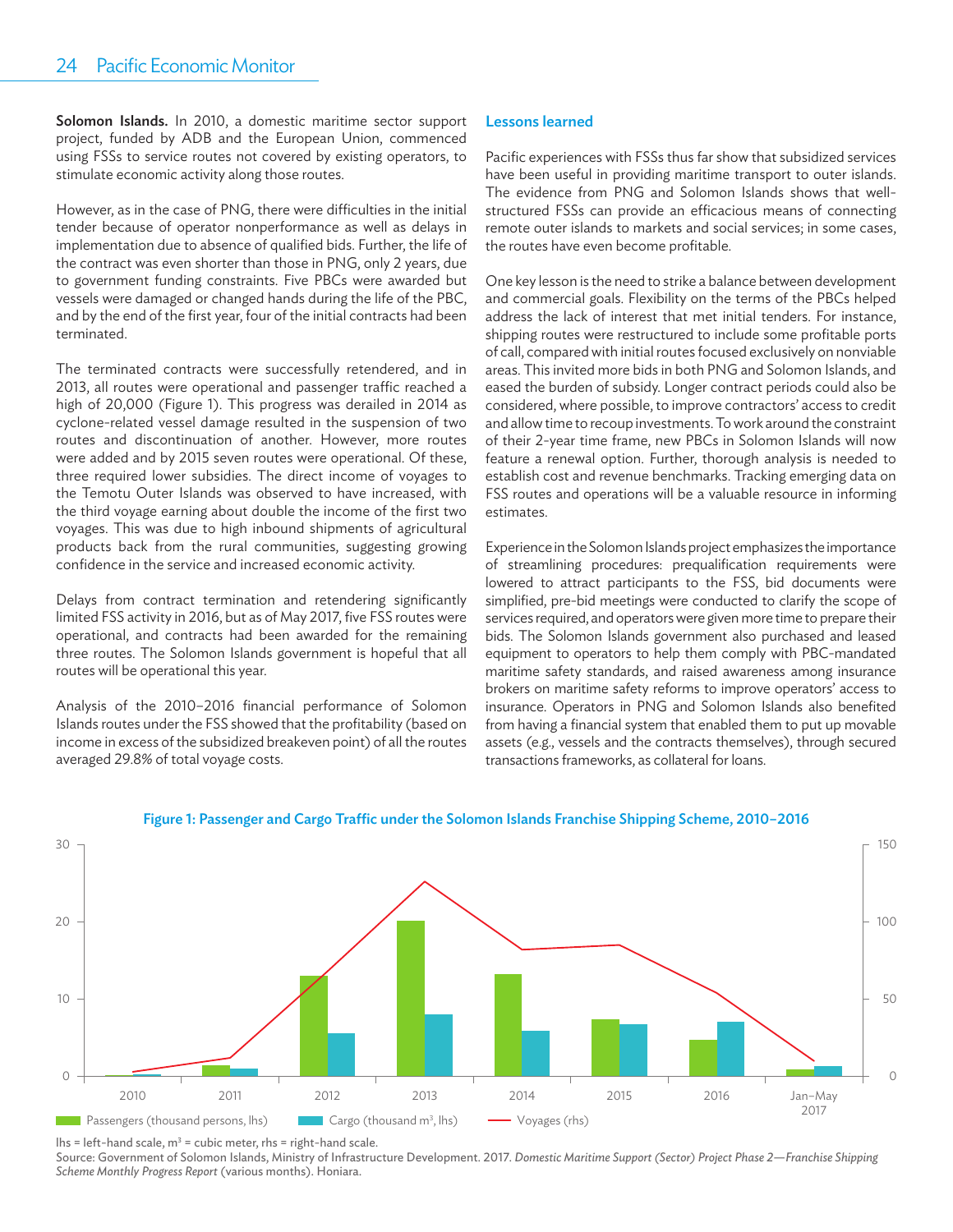Local capacity building for management, monitoring, and evaluation is important to ensure country ownership and sustainability of FSSs. The gains realized under the FSS are partly due to government institutions in PNG and Solomon Islands developing experience in implementing the scheme. Enforcement of maritime administration and safety regulations is another major piece of the institutional framework surrounding the FSS, and both PNG and Solomon Islands continue to receive technical assistance to improve their capacity to exercise these vital functions.

In addition, coordination within the government—as well as with development partners and among the partners themselves remains important as this would reduce resources used in redundant or competing efforts. For instance, grant-financed vessels that can be operated at lower cost have diverted traffic from FSS routes. The reduced traffic, in turn, has raised subsidy requirements necessary for FSS operators to maintain viability.

Finally, complementary investments would help sustain the FSS and promote demand in remote communities. This includes rehabilitation and reconstruction of water transport infrastructure (and construction of new structures, if needed). However, these investments must consider relevance to the FSS routes and needs of vessels operating in the area; the PNG project was adversely affected when government policy shifted from linking infrastructure investments to the FSS routes to instead constructing new facilities in other areas that were also incompatible with local vessels. Mitigating disaster risk, and providing for operations and maintenance of these facilities, is also crucial to ensuring that remote communities can stay connected via efficiently operating shipping services over the long term.

#### Lead author: Cara Tinio.

#### References:

ADB. 2014. *Completion Report: Papua New Guinea Community Water Transport Project.* Manila.

Mizusawa, D., R. Guild, R. Adhar, and D. Ling. 2012. *Strengthening Maritime Transport Sector in Solomon Islands.*  http://docs.trb.org/prp/12-3585.pdf

Pacific Private Sector Development Initiative. 2016. Papua *New Guinea Country Overview.* Sydney.

———. 2017. *Case Studies in Private Sector Participation: Franchise Shipping.* Sydney.

Pacific Region Infrastructure Facility. 2016. Private Sector Participation in Franchise Shipping: A Pacific PPP Case Study. Sydney.

Solomon Islands Government, Ministry of Infrastructure Development. 2017. *Domestic Maritime Support (Sector) Project Phase 2—Franchise Shipping Scheme Monthly Progress Report.* Honiara.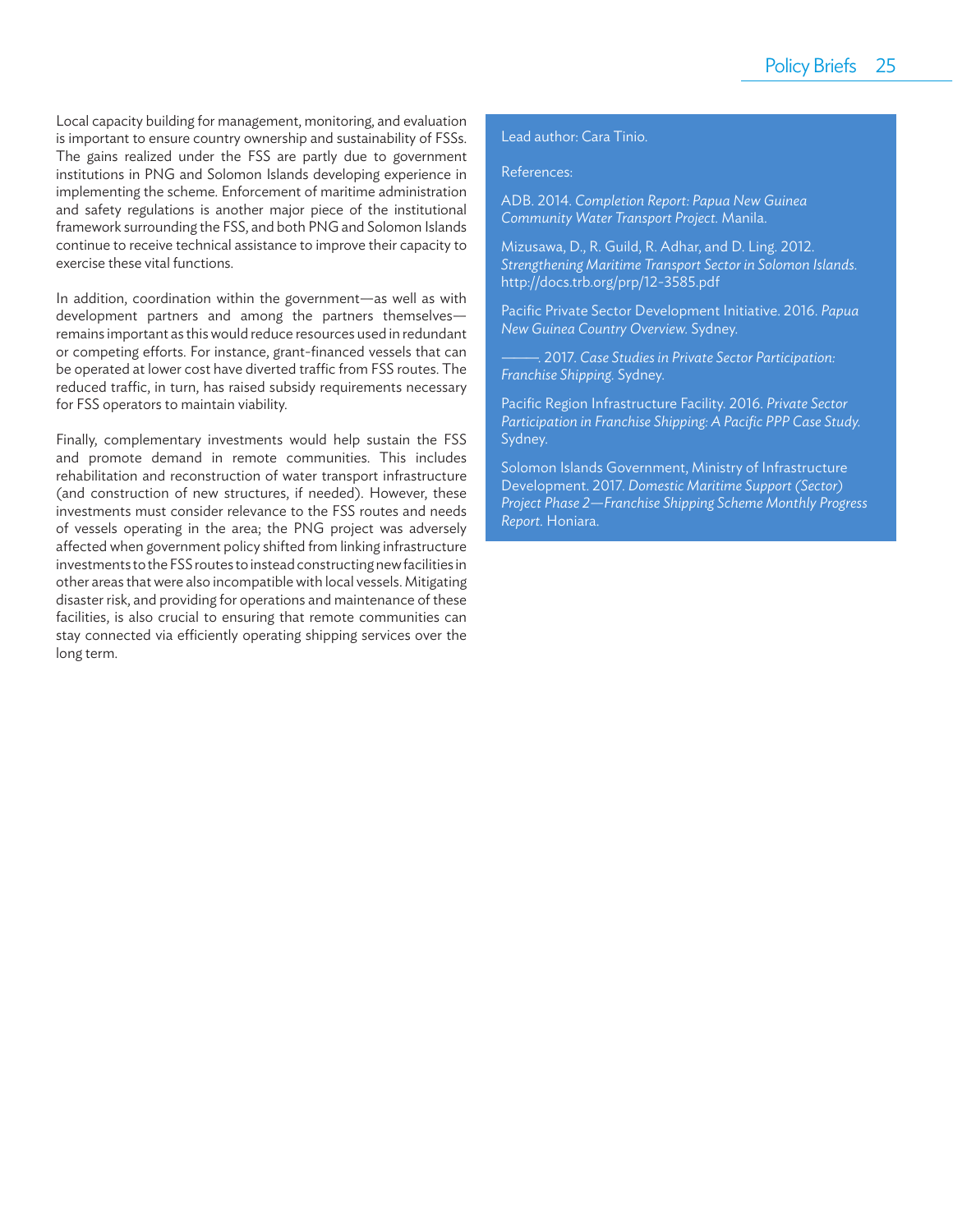# Sustainable and climate-resilient connectivity for Nauru

Nauru, with a population of about 11,400, is far from all international partners and markets—the closest neighboring country is the Marshall Islands at 1,300 kilometers (km) away, while it is about 4,000 km to Sydney, Australia. It also continues to face critical social challenges particularly relating to formal employment and health outcomes (Figure 1).

#### Figure 1: Basic Statistics on Nauru



GDP = gross domestic product.

Sources: Asian Development Outlook database and Secretariat of the Pacific Community National Minimum Development Indicators database.

Nauru's isolated, distant location and almost total reliance on maritime transport makes the effective functioning of its sole port in Aiwo critical to economic performance. Its fishing harbor at Anibare offers only some potential for an alternate off-shore light freight transfer point. Except for some passenger air traffic, all its economic, social, and cultural exchanges with the rest of the Pacific region and beyond are done by sea. Besides its current economy, any future economic development, food security, energy security, water security, basic health care, and education would also all rely almost exclusively on maritime transport. For example, 90% of the total food consumed in Nauru—and, indeed, 95% of the country's total imports—is brought in by ship. Total imports were estimated at \$95.9 million in FY2015 (ended 30 June).

However, the Aiwo port is frequently shut down by adverse sea and weather conditions, and the barges and lighters, which shuttle the break-bulk and container freight back and forth across the reef to the port from the cargo vessels anchored offshore, are limited in the conditions under which they can operate. In rough weather, the transfer process is slow, complex, dangerous to workers, subject to delays, and often damaging to the cargo. At times, transfer is not possible and operations are shut down. The offshore mooring for cargo vessels is over 60 years old and at risk of failure. When sea conditions become particularly difficult, cargo and container vessels cannot use the mooring system and must be left to drift, making any transfers more difficult and hazardous. The port itself was built around 115 years ago, and equipment breakdowns cause stoppages in both bulk (phosphate is moved by belts from the land

to vessels offshore, while fuel is piped ashore) and non-bulk freight flows. A reliable and climate-proofed maritime transport facility will help bring essential goods to the country in a more cost-effective manner, thereby increasing their affordability for the population.

To minimize disruptions in port services that have potentially wideranging social and economic implications in a small island economy, a port protected from winds and waves is to be constructed at Aiwo. Broadly, work will comprise construction of wharf with a dredged pocket berth, a breakwater to provide protection from waves, and building of onshore facilities including port buildings, container yard and security fence following international ship and port facility security (ISPS) requirements.

The port project, estimated to cost over \$70 million, is proposed to be cofinanced by ADB, the governments of Australia, Japan, and Nauru, and the Green Climate Fund. Although large-scale infrastructure projects like this are necessarily costly—particularly in the context of small economies such as Nauru—an upgraded port will be integral to supporting a fully functioning and connected economy. The project addresses a basic need at the country level for safer and more efficient transport of people and cargo. In this way, the port represents a lifeline facility that will help ensure not only regular supply of basic commodities such as food, fuel, and medical supplies, but also reliable access to overseas markets and services, including for education and health care. The protected port will be capable of servicing oceangoing ships and providing a relatively calm area for efficient and predictable loading and unloading of cargo all year round. Port closures should also be rare, and infrastructure would be resilient to the longer-term impacts of climate change (sea level rise and increasing rainfall).

Once the upgraded and protected port is in place, ships can travel directly to Nauru's coastline where they will be able to maneuver, dock, and be loaded and unloaded in calm conditions—without the need for trouble-plagued at-sea transfers of cargo between ships and barges. This will make the port's cargo operations more efficient and predictable, while also eliminating the current constant delays and interruptions. The new facilities will also make Aiwo a more attractive port of call and should be an incentive for a second shipping company, and possibly more, to begin services to Nauru. Overall, upgrading of the port is seen to lead to greatly lowered shipping costs, much fewer and shorter delays, and reduced damage and danger during the port's cargo transfer operations.

Similar harbor and port improvement projects of various sizes are under way in Tuvalu, and in the planning stages for Kiribati and Samoa. This reflects the importance of maritime connectivity to these sea-locked economies. Sustainable upgrades to maritime infrastructure supporting both domestic and international connectivity will help broaden the range of economic opportunities available to future Pacific generations, thereby promoting inclusive growth even for more remote communities.

Lead author: Pivithuru Indrawansa.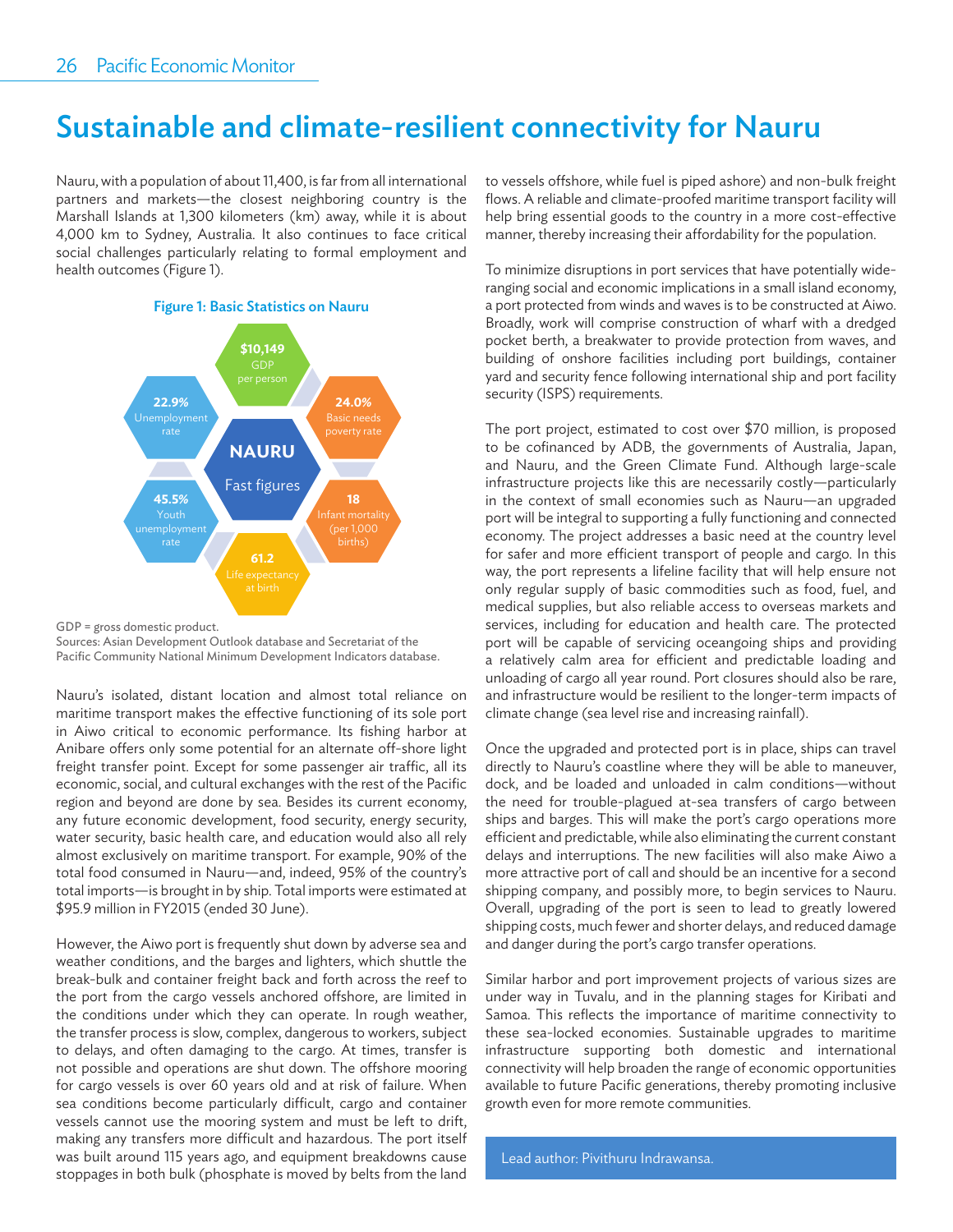### SPECIAL SUPPLEMENT

# Improving labor market outcomes in the Pacific: Policy challenges and priorities

Igniting and sustaining growth in the Pacific small island developing states (SIDS) remains a challenge. The unique geographic features smallness, remoteness, and internal dispersion—continue to constrain sustained economic growth. Despite ongoing efforts, private sector development is still limited, and the public sector, subsistence agriculture, and traditional services dominate Pacific economies. Due to limited economic diversification and resultant high dependency on imports, SIDS economies must contend with low and volatile growth, and the lack of job opportunities has led to significant emigration from some SIDS.

Despite challenges posed by geographic constraints, some SIDS, such as Fiji and Palau, have established comparative advantages in some niche products and services (particularly tourism) and earned much-needed foreign exchange to finance their imports. However, even in these cases, growth has not necessarily led to effective poverty reduction. Although economic growth has created some job opportunities, local workers continue to leave and part of the created jobs have been filled by foreign workers. In Palau, for example, net remittance inflows have remained negative in recent years as outflows by foreign workers surpass inflows by overseas Palauans. How can we explain this paradox? Are local workers' skills limited or mismatched due to inappropriate education or the lack of vocational training? Are reservation wages of local workers too high because of emigration opportunities?

High fertility rates will drive rapid population growth in the SIDS, with the Pacific population estimated to double over the next 28 years. The structure of SIDS populations, where over 50% are below the age of 24, will increase pressure on the economies to generate enough jobs and to make them accessible to the domestic workforce. Further, geographic disadvantages may continue to prevent the SIDS from absorbing the growing workforce into the domestic labor market, and continued emigration may be inevitable.

Domestic job opportunities are key to channeling the benefits of economic growth to the local population, and establishing a link between growth and development. It is thus critical to identify major causes of workers' limited access to local jobs, and take needed actions to address them.

A new study titled *Improving Labour Market Outcomes in the*  Pacific: Policy Challenges and Priorities, prepared under the knowledge partnership between ADB and the International Labour Organization, takes an in-depth look at labor market institutions, public employment services, migration policies, and inequalities affecting youth and women in the labor market. The study provides policy guidelines for improving labor market outcomes that focus on five key areas: (i) investing in underserved areas and tackling informality, (ii) strengthening labor market institutions to make growth more inclusive, (iii) adopting a migration policy that works for all, (iv) addressing inequities between men and women while tackling youth unemployment, and (v) better preparing for the future of work in the Pacific that is likely to be shaped by the need to tackle climate change.

Lead author: Norio Usui.

This page outlines the key issues examined in a forthcoming publication jointly produced by ADB and the International Labour Organization. Preliminary findings from this study were presented and discussed in a session under the "Creating accessible jobs" theme of the 2017 Pacific Update Conference.

Link to draft report: http://www.ilo.org/suva/publications/WCMS\_559066/lang--en/index.htm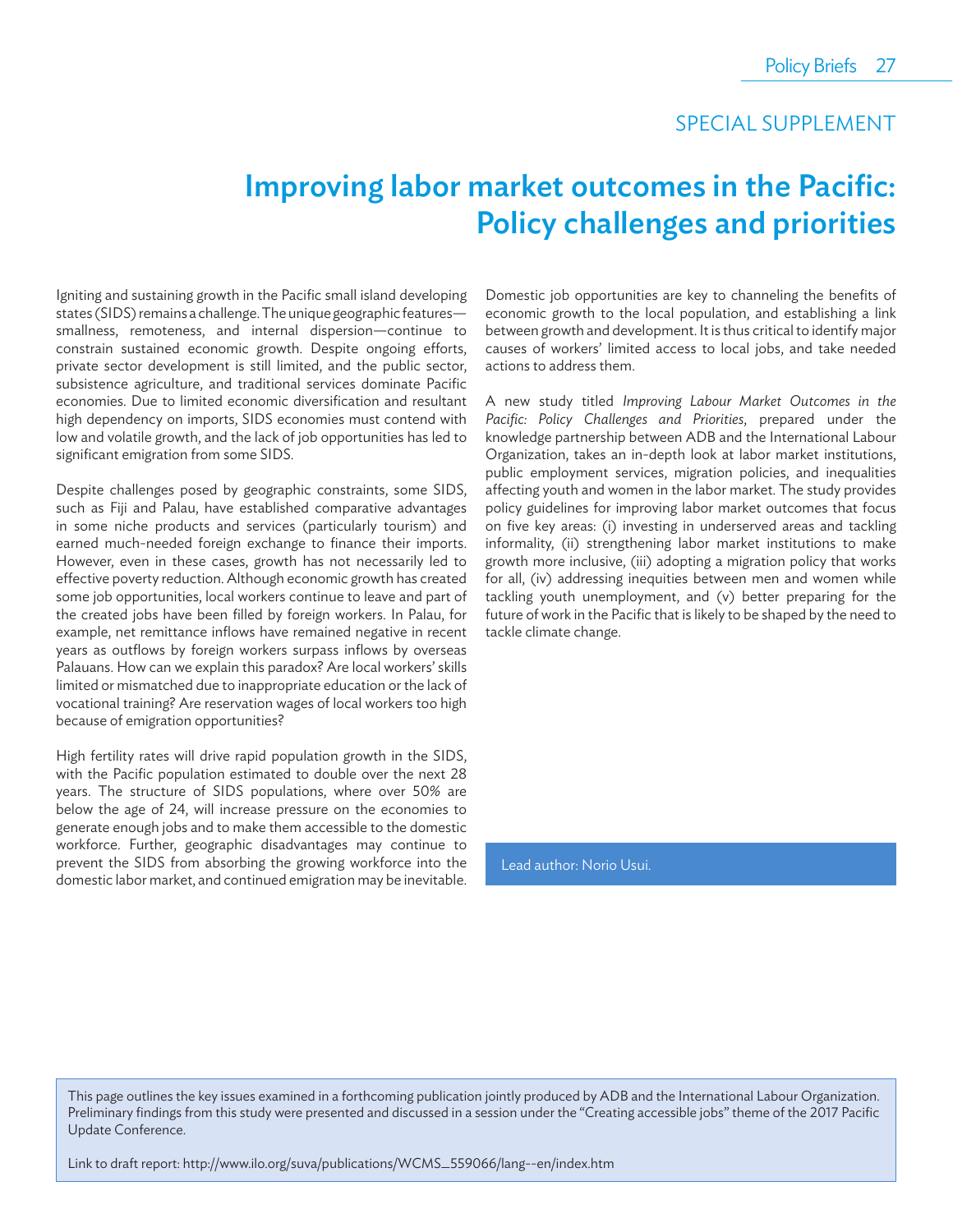

A\$ = Australian dollars, lhs = left-hand scale, m.a. = moving average, rhs = right-hand scale, y-o-y = year-on-year. Source: Australian Bureau of Statistics.

#### Nonfuel Merchandise Exports from New Zealand and the United States

(y-o-y % change, 3-month m.a.)



fas = free alongside, fob = free on board, FSM = Federated States of Micronesia, m.a. = moving average, NZ\$ = New Zealand dollar, RMI = Republic of the Marshall Islands, US = United States, y-o-y = year on year. Sources: Statistics New Zealand and US Census Bureau.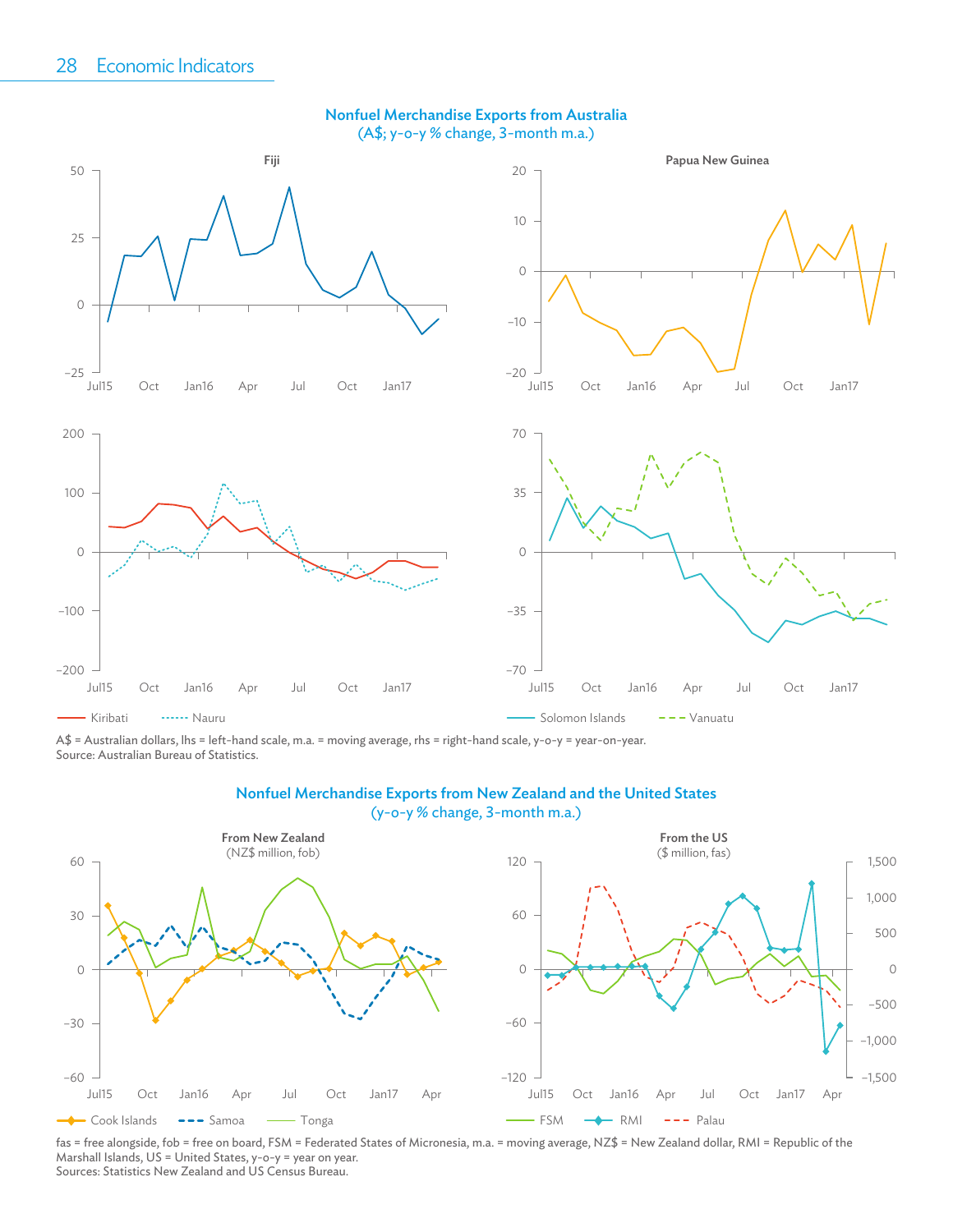#### Diesel Exports from Singapore ( y-o-y % change, 3-month m.a.)









### $-100$   $-1$ <br>Aug15 Aug15 Nov Feb16 May Aug Nov Feb17 May

240 120 –120 0 Samoa Volumes -- Values –200 0 200 400 600 Aug15 Nov Feb16 May Aug Nov Feb17 May Fiji



m.a. = moving average, y-o-y = year on year. Source: International Enterprise Singapore.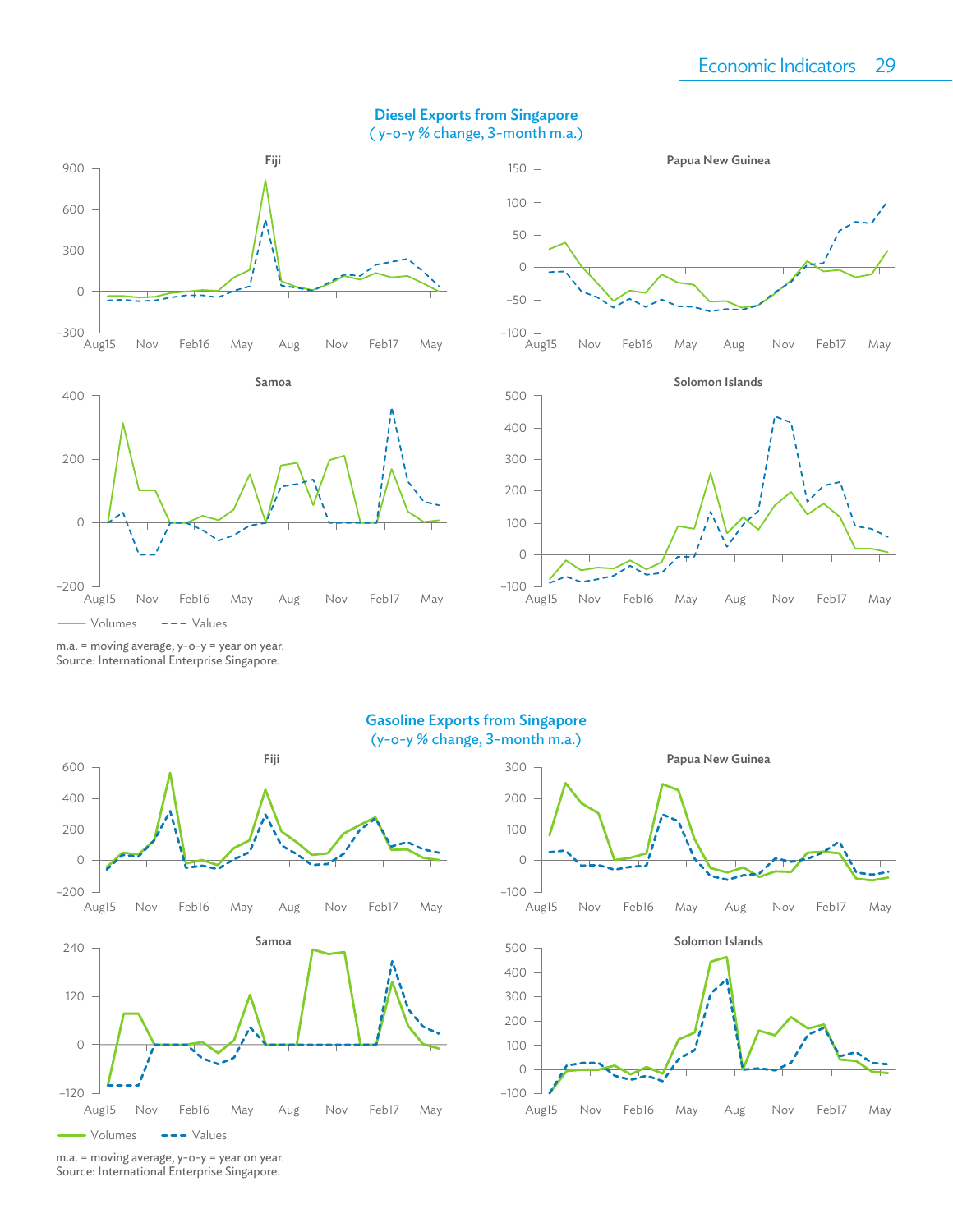

Vanuatu

Oct15 Jan16 Apr Jul Oct Jan17 Apr

Oct15 Jan16 Apr Jul Oct Jan17 Apr

–3

–4

–2

 $\overline{O}$ 

2

4

6

0

#### Departures from Australia to the Pacific (monthly)









–35

0



rhs = right-hand scale, y-o-y = year on year. Source: Australian Bureau of Statistics.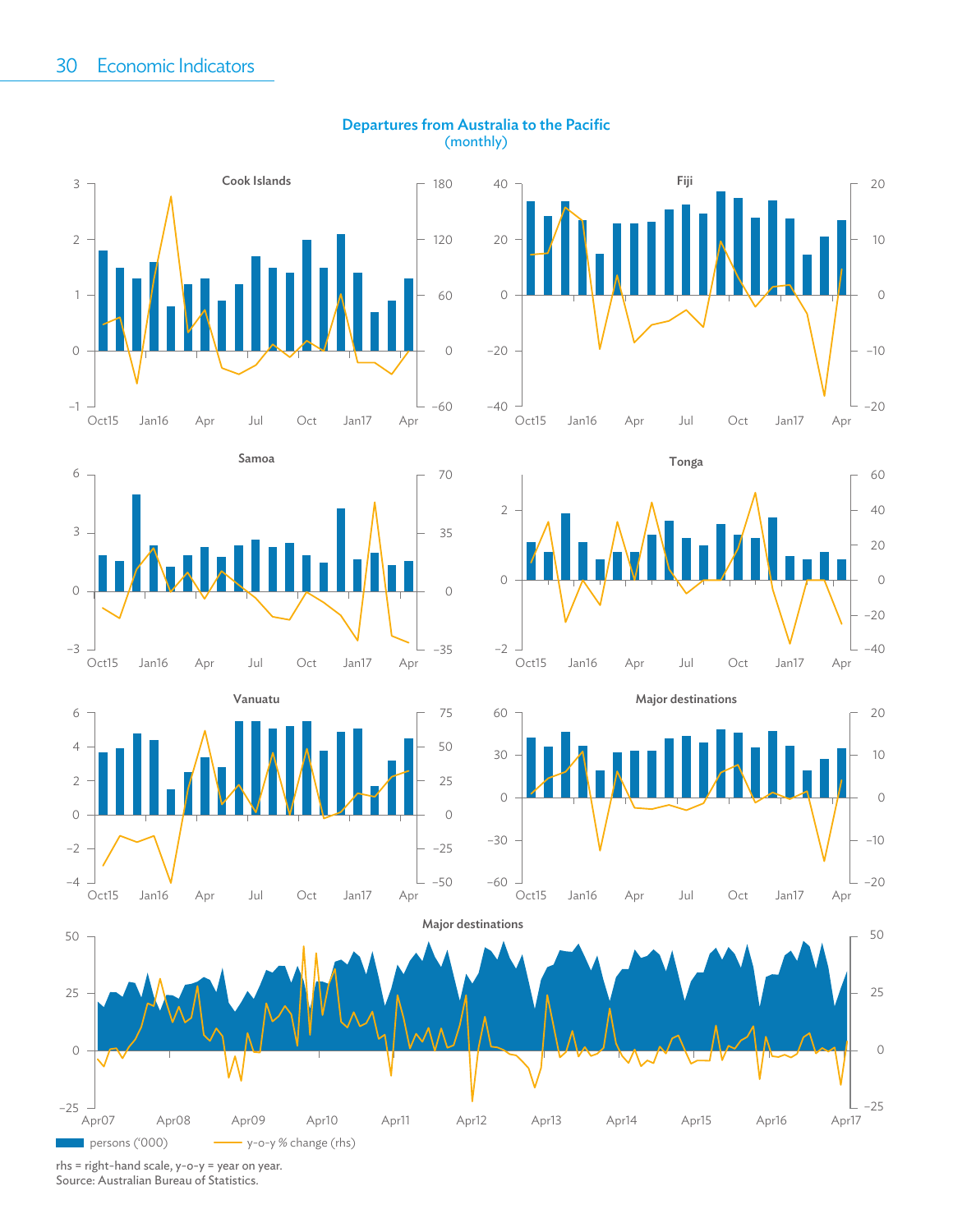

#### Departures from New Zealand to the Pacific (monthly)

rhs = right-hand scale, y-o-y = year-on-year. Source: Statistics New Zealand.